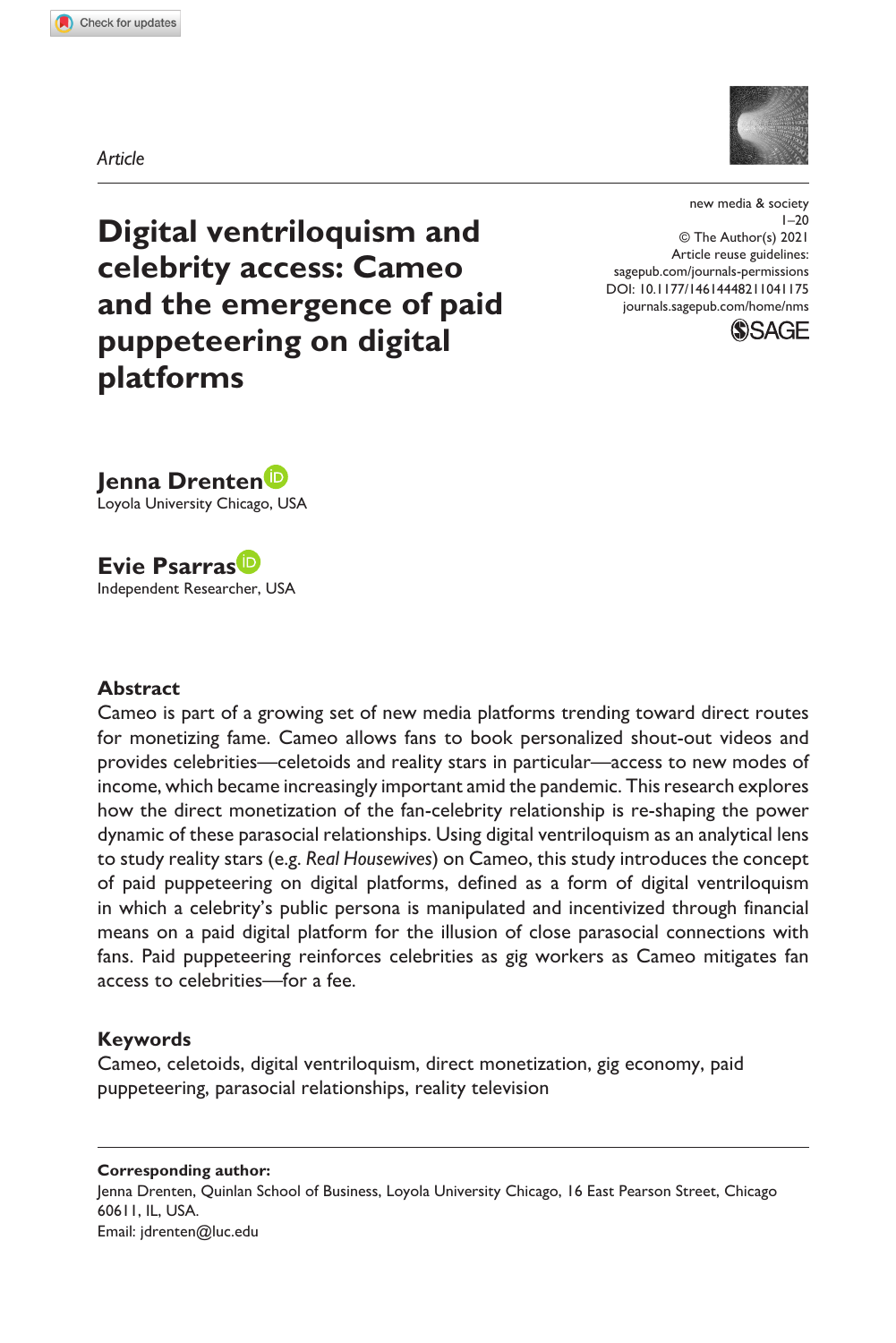## **Introduction**

When social media platforms (e.g. Instagram, Twitter) entered the new media landscape in the early 2000s, celebrities gained more control over their own narratives (Khamis et al., 2016) and fans gained more seemingly unfiltered "backstage access" to celebrities' lives (Marwick and boyd, 2011). Celebrity visibility, once curated by Hollywood power brokers and paparazzi, could now be scrolled, swiped, and shared at the command of celebrities themselves. Celebrities use social media to distribute a seemingly authentic image of the true celebrity self. This curated persona is grounded in a not-so-subtle shadow of monetization as online platforms have increasingly become a space for celebrities' promotional ventures (Hackley et al., 2018), thus helping celebrities maintain relevancy and commercial power.

Celebrities turn to social media platforms for personal branding, a practice which has drawn critical attention to the interconnectedness between celebrities, fans, and new media (Mavroudis, 2018). Celebrity monetization in new media spaces tends to adopt somewhat veiled practices such as content marketing and native advertising (Campbell and Grimm, 2019). In these cases, advertisers pay celebrities to promote products on social media platforms.

Popular platforms such as Instagram, TikTok, Twitter, YouTube, and others are largely free for fans to use—the cost of which is offset by commercial advertising. However, a growing set of new media platforms is trending toward more direct routes for celebrities to monetize fame by allowing fans to pay for direct, personalized access. For example, platforms such as Patreon and OnlyFans operate on subscription-based systems for fans to gain exclusive access to content produced by their favorite celebrities and creators. And social media platforms are integrating direct monetization options such as Twitch Subscriber Streams, YouTube Super Chats, and TikTok Shoutouts. These emerging practices represent a departure from the standard approach of making content available for free on advertising-based platforms and instead function as a direct way to monetize fan-celebrity interactions. Such evolutions in revenue generation represent important sociocultural shifts in celebrity access. To that end, the purpose of our research is to explore how the direct monetization of the fan-celebrity relationship re-shapes power dynamics in parasocial relationships, specifically to mitigate celetoid status. Celetoid status refers to people who have achieved their "15 minutes" of fame (Rojek, 2001).

For this study, we turn to the context of reality television stars on the platform Cameo, which enables fans to purchase custom video greetings from their favorite celebrities including musicians, artists, influencers, athletes, movie stars, and more. We specifically focus on reality television stars (e.g. *Real Housewives*) given their status as celetoids, defined by fleeting status or momentary fame (Rojek, 2001). Using ventriloquism as an analytical lens (e.g. Cooren, 2012, 2020), this study contributes to theorization of celebrity access and performance in the new media landscape by introducing the concept of paid puppeteering. We define paid puppeteering as a form of digital ventriloquism in which a celebrity's public persona is manipulated and incentivized through financial means on a paid digital platform for the illusion of close parasocial connections with fans. Our analysis demonstrates how paid puppeteering on digital platforms operates as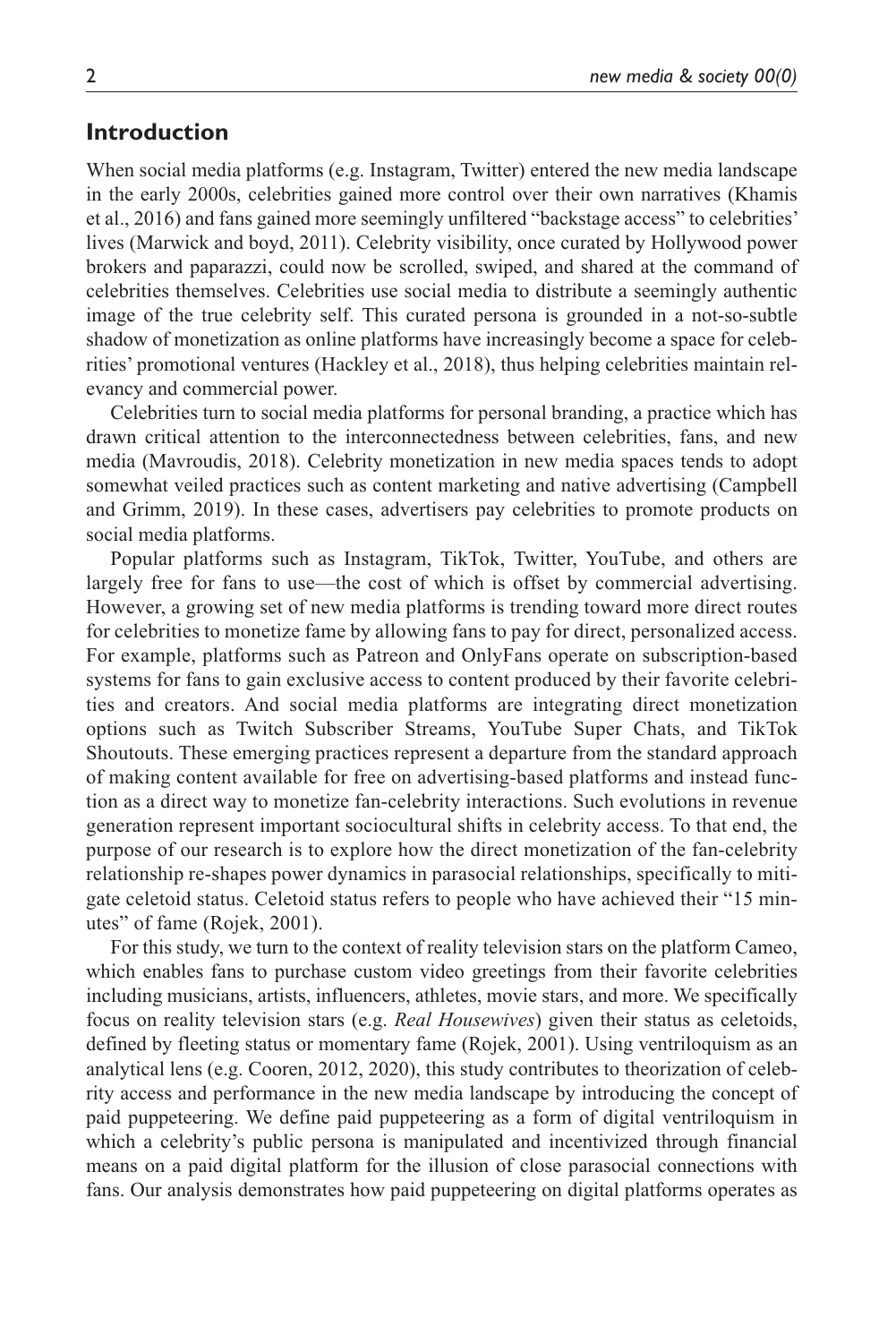a new strategy for celebrities to generate income from the cultivation of personal relations with fans.

This article is structured as follows. First, we ground our study in prior literature on social media, celebrity access, and power in parasocial relationships. We contextually link these concepts to celetoid status by tracing the evolution of reality television with specific attention on the *Real Housewives* franchise. We then describe the novel research context—*Real Housewives* on the Cameo platform—and introduce digital ventriloquism as our analytical lens. Next, we outline the methodology of the study which includes an analysis of 765 Cameo videos from 69 *Real Housewives*, coupled with metadata including pricing, profile information, average response time, and customer reviews on the Cameo platform. In the "Findings" section, we describe the concept of paid puppeteering and provide an organizing visual of paid puppeteering. Our analysis draws on examples from the data to illustrate each element of paid puppeteering. Finally, in the discussion, we address how fan-celebrity relationships are uniquely mediated through a direct-toconsumer monetization model rather than an ad-based model and the implications of this sociocultural shift in power within new media platforms.

## **Conceptual foundation**

# *Social media, celebrity access, and the power shift in parasocial relationships*

Social media have created new avenues for fans to interact with celebrities, changing what used to be an entirely one-sided relationship (Rojek, 2015). Fan and celebrity relations were once made tangible through planned communication in the form of meet and greets and backstage access at events. While social media presents fans with seemingly unfiltered access to celebrities, celebrities have harnessed this interest to their benefit, using social media and the relationships they appear to foster as a means to extend their brand power (Marwick and boyd, 2012; Hearn and Schoenhoff, 2015).

Platforms like Instagram and Twitter enable constant exchanges with fans (Marwick and boyd, 2012). Fans are given behind-the-scenes access to celebrities; however, the perception of free access is muddied by brand partnerships, sponsorships, and promotional efforts through social media (Drenten et al., 2020). Marwick and boyd (2012) compare the exchanges between celebrities and fans on Twitter to early celebrity tabloid coverage, which a few decades ago was almost entirely controlled by the Hollywood studio system (DeCordova, 1990). The authors argue that access to celebrities on Twitter is actually just as calculated as old tabloid coverage since the for-profit commercialism of social media sites tend to be obscured by the storytelling nature of the platform.

This points to the idea that celetoids and other celebrities use social media for-profit and maintaining relevance rather than fostering true connections with fans. For instance, viewing celebrity as practice on Twitter, Marwick and boyd (2012: 145) found that famous people directly mentioned fans in their tweets "to perform connection and availability," "manage their popularity," and to "give back to loyal followers." While fan and celebrity interactions have increased with social media, this parasocial relationship still affords celebrities more power. The relational power differential here describes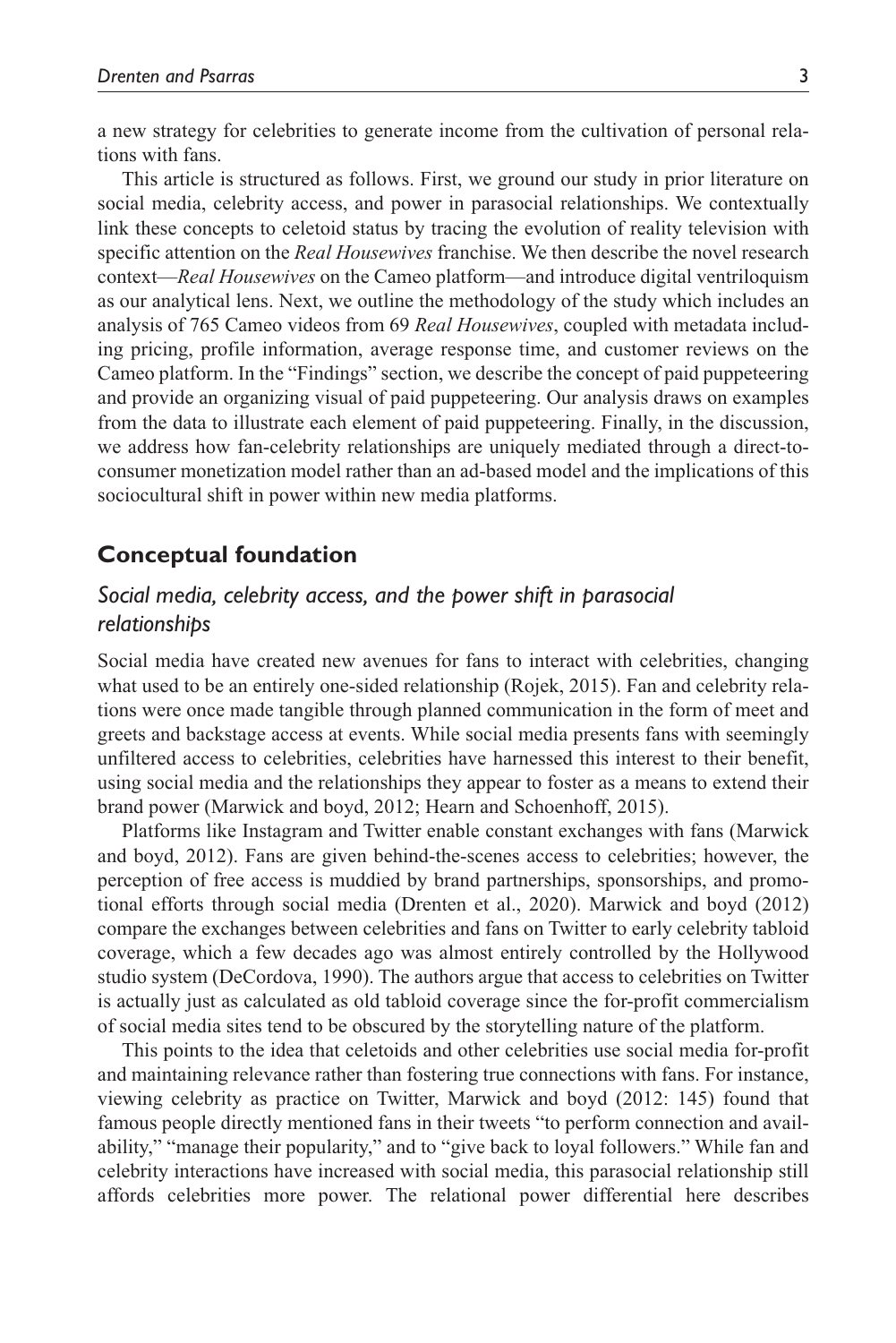"parasocial interaction," "second order intimacy" (Rojek, 2001), "presumed intimacy" (Rojek, 2015), or the "illusion of intimacy" (Schickel, 1985; Turner, 2004). With each of these terms, there is the assumption that these relationships are inauthentic, fabricated, or even delusional on behalf of fans.

Marwick and boyd (2012) argue against parasocial interaction being inauthentic or one-sided. Other scholars add to this stance, arguing parasocial interaction among celebrities and fans is more valid today, particularly by way of celebrities' self-disclosures (Chung and Cho, 2017). Parasocial relationships, Chung and Cho (2017) argue, are more than fabricated intimacy; they are complex, dynamic, and layered. So much so, one could argue that social media opened pathways to a new intimacy between fans and celebrities, that has shifted the power imbalance in previous parasocial relationships. Fans today may even have more control over their relation to celebrities than ever before. Perhaps nowhere is this more evident than in the case of reality stars, "whose fame is neither ascribed nor earned, but rather results from marketing efforts, planned production and intense media attention" (Thompson et al., 2015: 479).

### *Reality television and the evolution of celetoid status*

Prior to social media, reality television largely transformed ordinary people into celetoidcelebrities. Built into this definition was planned obsolescence (i.e. think lottery winners, every-day type heroes who disappear when media move on to the next story). The term has since been redefined by Rojek (2012: 165) to include a distinctive form of celetoid: the "long-life celetoid" who can "achieve durable or semi durable types of fame," and are "not distinctive for anything except their impudent ordinariness." Long-life celetoids are mainly a product of social media and reality TV spin-offs and docusoaps. Perhaps nowhere is the persistence of long-life celetoids more evident than in docusoaps like *Real Housewives* (Psarras, 2014). These cast members maintain media attention due to multi-year contract deals with networks, which legitimates these people as media personas (Thompson et al., 2015) and gives them time to build a brand across social media platforms.

The rise of long-life celetoids is representative of a bigger shift in contemporary media, referred to as the demotic turn to the ordinary (Collins, 2018; Gamson, 2011; Turner, 2006). The demotic turn is also characterized by an increasing focus on a celebrity's mundane, backstage moments (Turner, 2006). Turner's (2006) theorization of the demotic turn suggests media generate behaviors and cultural patterns that "reinforce their own commercial power and cultural centrality" (pp. 159–162). Media reinforce these things through the production of celetoids.

Reality television produces celetoids to fix the supply-side of an increased demand for celebrity content (Rojek, 2012; Turner, 2006). That demand was created by a changing economy, new media, convergence culture, and reality TV (Andrejevic, 2004; Jenkins, 2006), which necessitated celetoids' performances across platforms. This is indicative of the labor celetoids do to create content that simultaneously promotes the network (Curnutt, 2011), their respective series and their individual brand (Psarras, 2020). This makes reality television integral for late-capitalist expansion (Bielby and Harrington, 2008; Hearn and Shoenhoff, 2015; Jian and Liu, 2009). Using celetoids for free labor or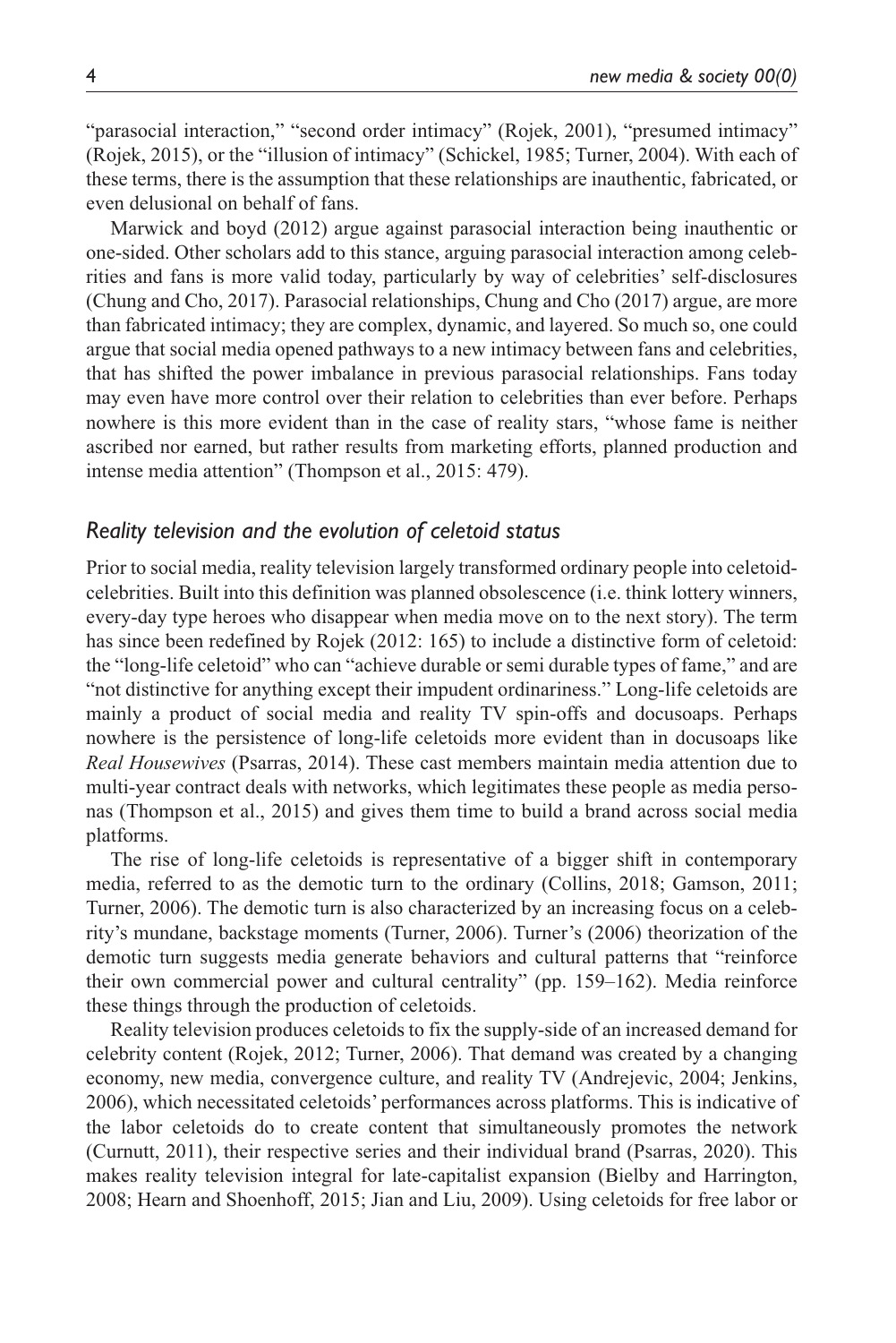offering the promise of "an attainable celebrity lifestyle," concurrently expands profits for networks and lowers production costs (Hearn and Shoenhoff, 2015: 202), which makes celetoids exploitable and expendable (Hearn, 2016). New media technologies have however afforded celetoids more agency over planned obsolescence and their exploitability.

Social media affords celetoids the chance to increase their relevance in the attention economy. Celetoids transition their branded-persona fluidly across social platforms, increasing their "brand authenticity" (Khamis et al., 2016). Much of this authenticity is constructed by showcasing personal backstage moments (Thomas, 2014). The prevalence of backstage displays have, over time, impacted what traditionally private, A-list celebrities share with their audience. This seemingly habitual access to celebrities means that audiences have become accustomed to having access to the private components of celebrities' lives (Chun, 2017); areas which used to be controlled by cultural intermediaries, networks, production companies, and publications (DeCordova, 1990; Dyer, 2004). In sum, the demotic turn to the ordinary and the subsequent proliferation of reality television, celetoids, and social media use have forever changed fan's access to celebrities.

## **Research context: the** *Real Housewives* **of Cameo**

Evidence of these new relational dynamics is seen on Cameo, a social marketplace where fans request personalized shout-out videos, or "Cameos," from a range of celebrities actors, athletes, musicians, influencers, political commentators, and reality stars. Launched in 2017, Cameo's mission is to create the most personalized and authentic fan experiences in the world. CEO Steven Galanis started the platform with two friends, Martin Blencowe, a former NFL agent and movie producer, and Devon Townsend, one of the original stars of the defunct social media platform Vine. The co-founders saw a personalized congratulations video message taped by an NFL player celebrating the arrival of a friend's new son (Majewski, 2019). This inspired the concept of the Cameo marketplace; giving everyday people access to personalized shout-out videos from celebrities—for a fee.

Cameo is—like Uber, Insta-cart, Mechanical Turk, and more—an outgrowth of the gig economy. Gig economy platforms appear to provide "extreme temporal flexibility" to individuals, presenting them with control over how they "spend each hour" or "minute of the day" (Lehdonvirta, 2018). Cameo hosts a range of marketplace offerings including (1) Cameos–short personalized video messages, (2) Cameo Direct–paid textbased direct messaging, and (3) Promotional Cameos–short personalized video messages for commercial-use. Celebrities choose which services they offer and set their own fees for booking. The price is shown on the celebrities' booking pages and can be adjusted at any time. Cameo, like other gig economy platforms, has externalized "responsibility and control over economic transactions" between celebrities and fans, "while still exercising concentrated power" over content ownership and bookings (Vallas and Schor, 2020). The "side-hustle" Cameo offers, is conducive for particular talent, like celetoids and other low-level celebrities battling with the precarity of their fame. Cameo defines "talent" broadly as celebrities and influencers, which includes celebrity impersonators like Mike Goldman who impersonates Tiger King's Joe Exotic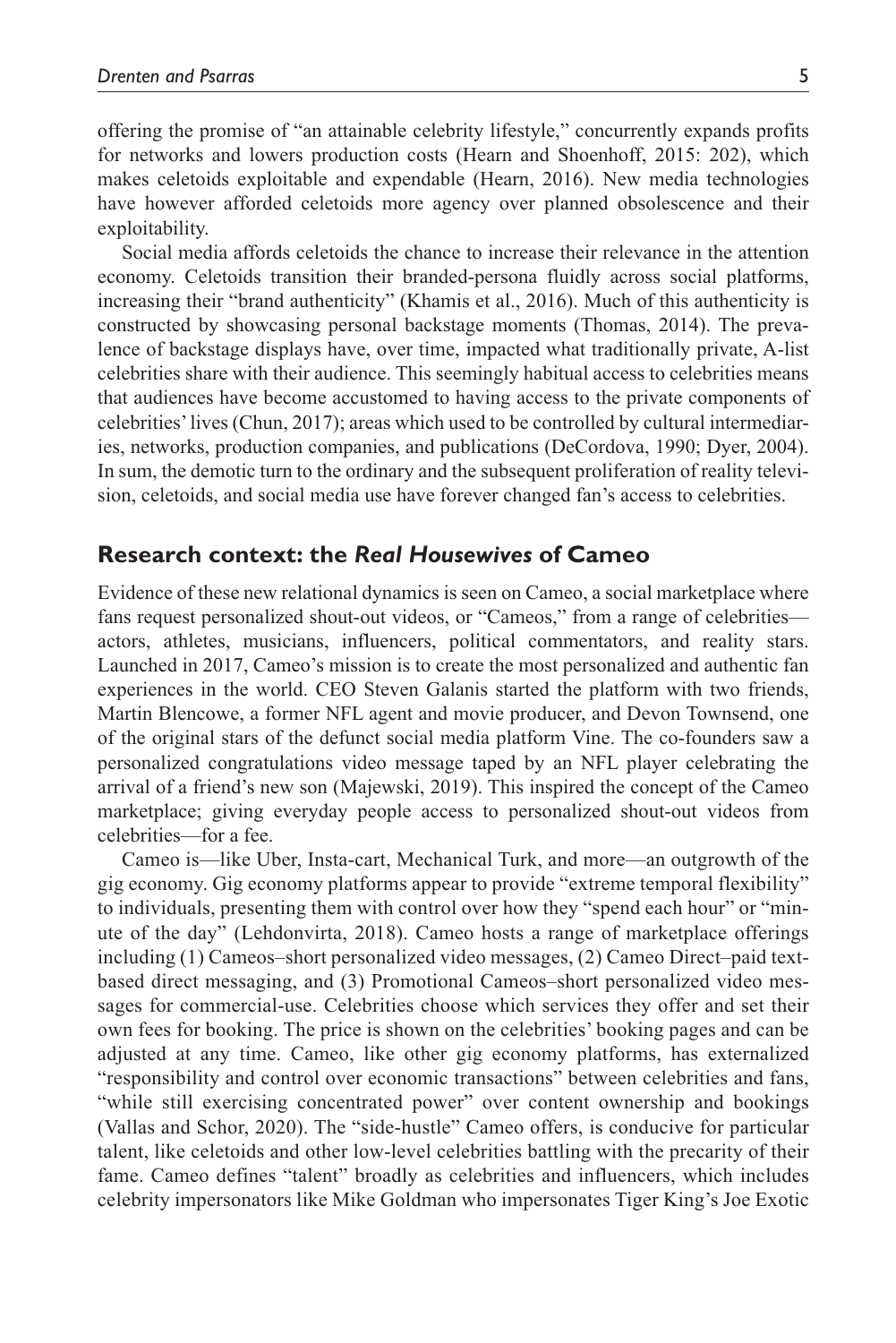(US\$500); famous animals like Tinkerbelle the Dog (US\$120); and even the "The Fly on Mike Pence's Head" (US\$35).

Cameo was further legitimized at the onset of the pandemic as people sought socially distant gifts for special occasions and celebrities sought accessible side hustles to offset the stall in television production. In 2020, bolstered by stay-at-home orders and reliance on digital technologies, Cameo reached over US\$100 million in bookings (Porterfield, 2021). To date, the site has sold more than a million personalized videos shot by over 30,000 creators—with new celebrities joining every week.

A key part of the booking process is giving the celebrity instructions to provide context for the booking. For example, if a bride-to-be wanted to ask her friends to be bridesmaids in her wedding, then she could book a Cameo to have a celebrity deliver the message. In the instructions, she would provide directions for what to say, such as friends' names or contextual directives. This process is not without fault. In 2018, former NFL quarterback, Brett Favre, made headlines when a cameo of him, unknowingly espousing White supremacist rhetoric, circulated through social media. While Cameo facilitates transactional relationships between users and celebrities that could be problematic, it also provides celebrities with new income streams.

We argue here reality stars are appealing to book on Cameo because they are effectively prepackaged to produce Cameo shout-outs. The women of *Real Housewives* for instance, work across platforms, according to executive producer Andy Cohen, "as GIF and catchphrase machines." These women are long-life celetoids who have been trained to produce soundbites on reality television that can instantly become a graphics interchange format (GIF) or meme on social media (Psarras, 2020). Those moments become part of the women's branded-persona. The catchphrases that make such moments enable celetoids to produce humorous Cameo videos that are easy to reproduce across shout-out requests and customizable to individual fans.

Cameo affords fans more personalized control and access to celebrities than any other platform. To that end, this research is guided by the following questions: how do celebrities use Cameo to mitigate the limits of celetoid status and how does the direct monetization of the fan-celebrity relationship shape power dynamics in parasocial relationships? To answer these questions, we critically examine Cameo and the performative nature of *Real Housewives*' Cameo content, using ventriloquism as our analytical lens.

## **Digital ventriloquism as an analytical lens**

Ventriloquism is the practice of throwing one's voice, or making a voice appear to originate from an alternative source (Connor, 2000). A skilled ventriloquist makes the audience believe the sound is coming from the moving mouth of an inanimate ventriloquial figure, or dummy. Through back-and-forth conversation, the dummy is often portrayed as cheeky or defiant with unique characteristics and mannerisms apart from the ventriloquist. The audience knows the anthropomorphic dummy cannot speak voluntarily yet the origin of its voice defies bodily boundaries. A ventriloquial perspective of communication suggests dialogue is always the result of actions and reactions where the boundary between a voice's origin and dissemination is blurred. Cooren (2010, 2012, 2020) theorizes ventriloquism is a productive metaphor in understanding how people speak and act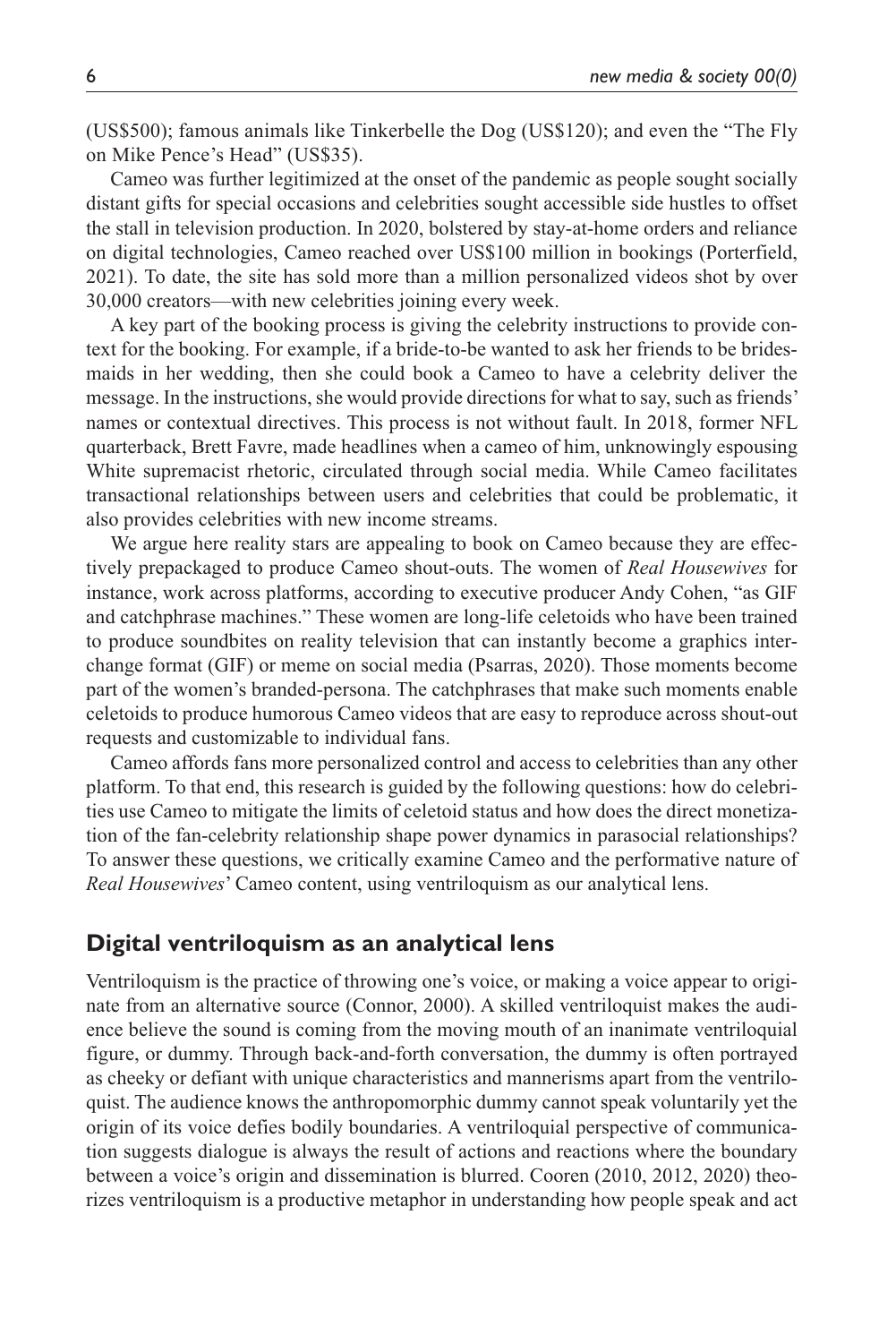on behalf of others (e.g. a press secretary for the White House). Employing this metaphor, Cooren (2020) writes,

The ventriloquist makes her dummy say things, which also means that her dummy ends up speaking through what she is saying on its behalf. Any ventriloquial act thus problematizes the question of absolute origin as there is no way to identify, once for all, who or what is speaking. (p. 11)

Cooren's perspective of communication as ventriloquism highlights how tethering the dummy and ventriloquist is necessary for understanding agentic dynamics. Constitutive ventriloquism refers to different agents within the chain of agency reciprocally animating each other into being, whether upstream (acting on behalf of) or downstream (mobilizing to interact). Day (2018) advances Cooren's model of ventriloquism by highlighting the power dynamics involved in speaking on behalf of others or mobilizing interactions. In her study of new media activism, Day (2018) finds the activist group The Yes Men hijacked the public conversation around environmentalism by forcibly throwing their own voices into fake corporate online advertisements for the oil and gas brand Chevron. Power typically lies with corporations; however, the Yes Men used Chevron as an unwilling dummy to bolster their own voices, if only temporarily, thus claiming power in the process. Such "culture jamming" was made possible given the accessibility of digital technologies which "provide opportunities for creative play with professional formats, allowing for easily produced parody, pranking, and critique" (Day, 2018: 620). Indeed, new technologies have given rise to an emergent practice of digital ventriloquism, by which voices are programmed and disembodied in various ways (e.g. smart objects, Iravantchi et al., 2020; deepfakes, Taylor, 2021; lip-syncing, Riszko, 2017). Social media provides a unique space for digital ventriloquism, as the voices portrayed are often disassociated from their origin. For instance, Leppänen's (2015) study of dog blogs finds human writers perform a stylization of dogs' imagined voices and dogs serve as a metaphorical dummies for digital ventriloquism. This practice of thrown voices in social media is also evident in the case of online bots where a "voice can be appropriated, manipulated or faked in a manner that redirects political order" (Frost, 2020: 6) as a form of political digital ventriloquism. Thus, digital ventriloquism constitutes a "re-defining the power relationships tied to it" (Zheng, n.d.).

Scholars have turned to ventriloquism as a useful analytical metaphor for examining media and communication; however, to our knowledge, none have used digital ventriloquism to deeply analyze the commercial and monetized aspects of mediated communication. Our study contributes to theorization of new media as a ventriloquial space by interrogating the dynamics of power, monetization, and celebrity access. We offer a new concept of paid puppeteering to better capture the financially incentivized ventriloquial interaction between fans and celebrities on digital platforms. This is further explored in our analysis.

# **Method**

This study employs a qualitative approach of visual and textual analysis of Cameo content. Scholars suggest qualitative visual methods capture the meanings of produced,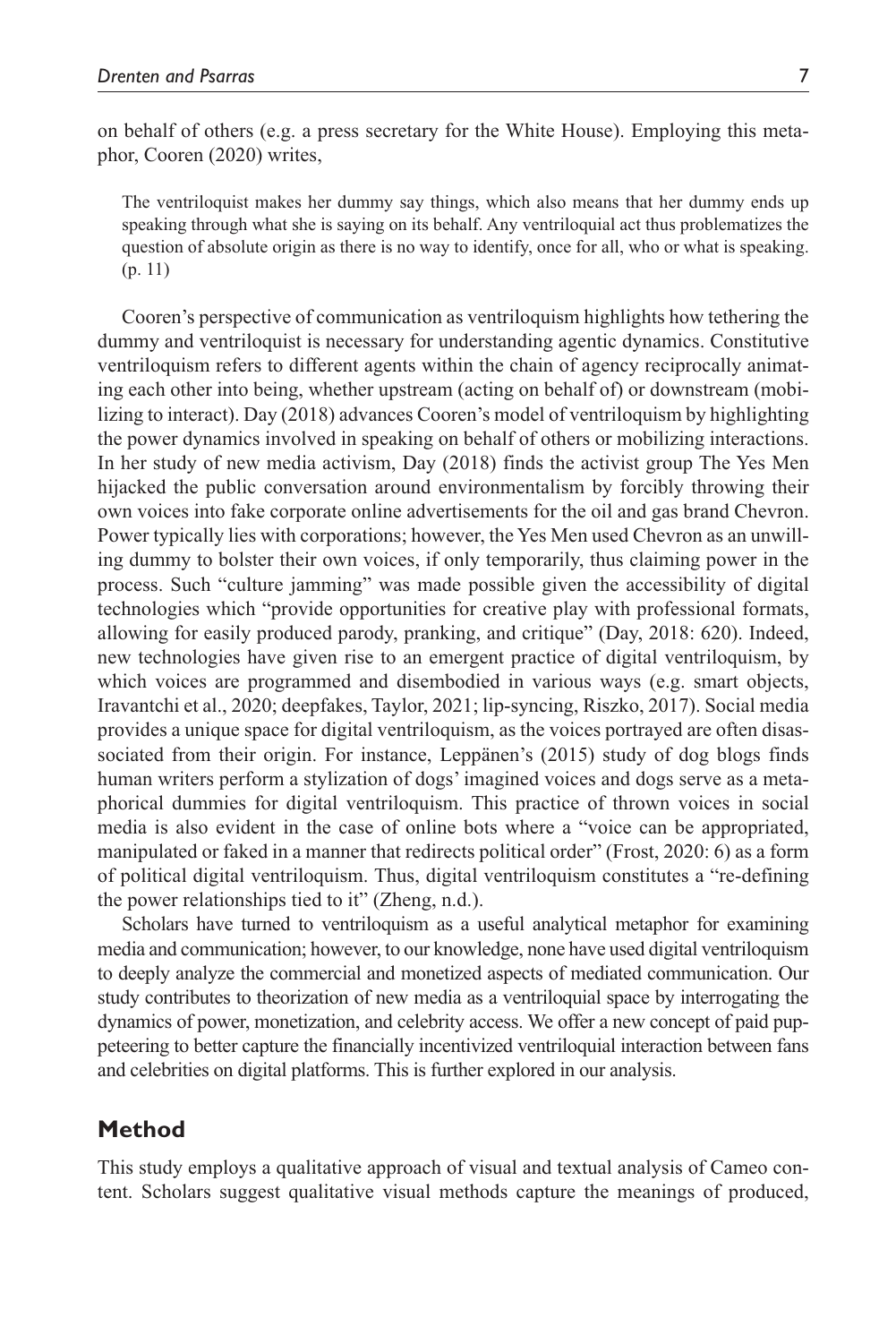shared, and consumed through imagery (e.g. Cameo videos), which can be further contextualized through text-based data (van Leeuwen and Jewitt, 2001). In line with previous interpretive studies of new media (e.g. Bainotti et al., 2020), our methodological approach provides a rigorous, theory-driven analysis of ventriloquial practices mediated through the Cameo platform.

The context-immersion period began by regularly checking Cameo profiles and discussing different features of the platform, as it evolved, over 3months. A screenshot of a profile for *Housewife* Bethenny Frankel is provided in Figure 1. Following the immersion period, formal data collection was initiated using *Real Housewives* as the sampling frame. We created a database of all *Real Housewives*, including their names and franchise season(s), and we cross-referenced these names in Cameo using the search functionality. We downloaded details from each profile, including the celebrity's Cameo bio, pricing structure per celebrity, services offered, response time, public reviews, and permanent profile link.

A systematic approach to data collection was taken by manually downloading public Cameo videos from each Housewife's Cameo profile, totaling a corpus of 765 videos across the 69 *Real Housewives* with Cameo accounts. At the initial time of downloading the data, only nine videos were publicly available on each Cameo profile. Thus, data collection included up to nine videos for each Real Housewife. Cameo later updated its user interface allowing fans to access all previously recorded videos by joining a celebrity's 'fan club'; thus, additional videos were downloaded for select Housewives, resulting in an average of 11 videos per Housewife. For data analysis, the authors independently open-coded separate halves of the data, checking back with each other to compare coding and emergent themes (see Pennington, 2016). Initial findings were discussed prior to proceeding with independently coding the alternative half of the data. Again, the authors met to discuss the emergent coding scheme. The data were analyzed through the lens of ventriloquism, with special attention on the power dynamics, communicative practices, and financial incentivization motivating each video.

## **Findings**

Celebrity access is perceived as free yet mass-mediated on traditional social media platforms. That is, all fans following a celebrity have equal access to the same content. In contrast, Cameo places transactions at the center of the platform. Our analysis points to what we term "paid puppeteering on digital platforms," in which celebrities on Cameo are theorized as the ventriloquial figure, or dummy, with fans as the ventriloquists. This power dynamic is mediated by financial incentivization, as celebrities are willing to barter control of their own voices in order to maintain celebrity status. In line with prior theorization of ventriloquism, paid puppeteering is reciprocal, but motivated by transactional practices—rather than forcibly (Day, 2018) or ideologically (Cooren, 2012). Unlike traditional inanimate dummies, celebrities maintain power by determining their own monetary value based on previous performances and behind-the-scenes access.

Paid puppeteering on digital platforms emerges through the lens of digital ventriloquism. In our conceptual model of paid puppeteering on digital platforms (see Figure 2), the hand of the puppeteer represents fan's requests on Cameo. Here, fans manipulate the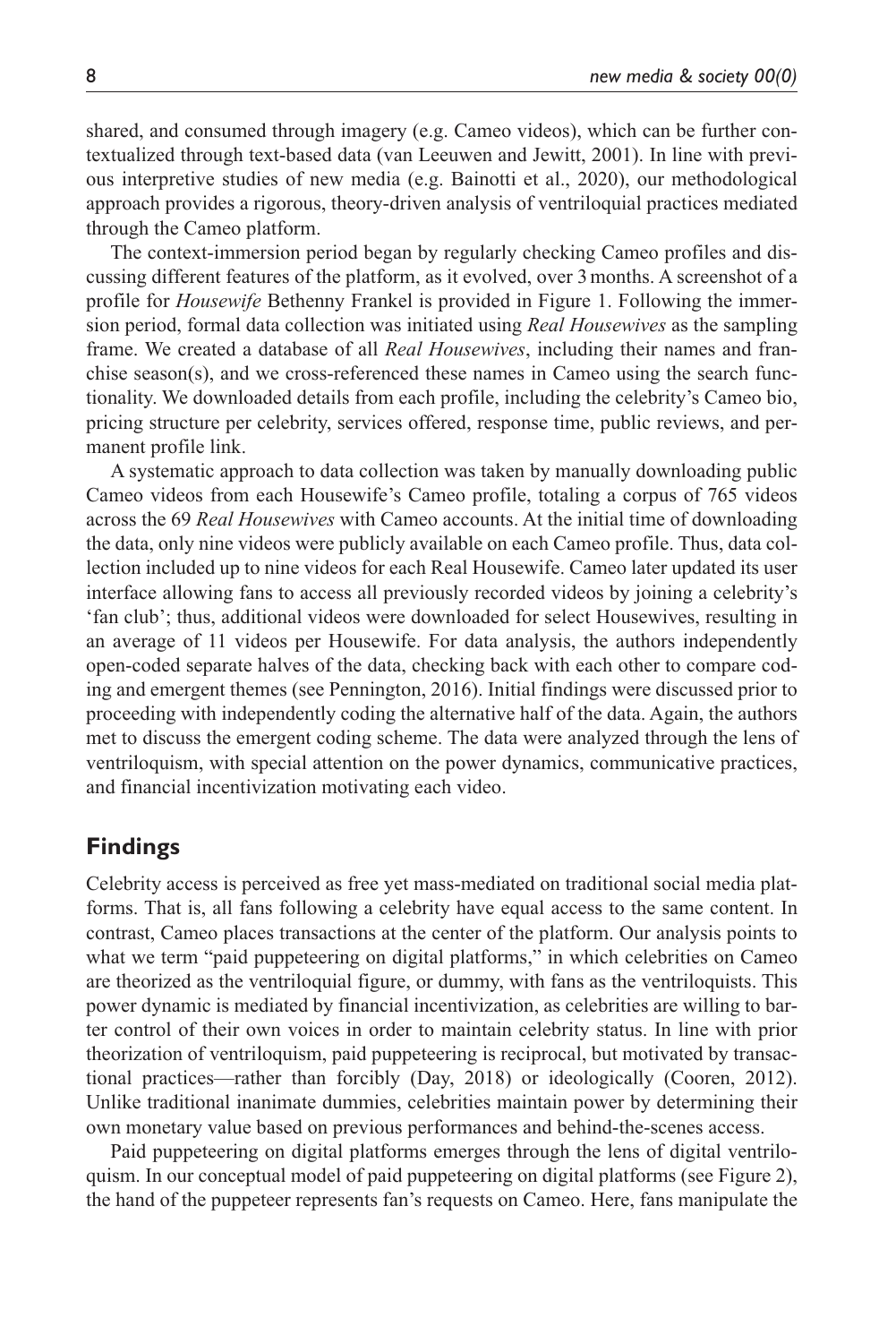

**Figure 1.** Anatomy of a Cameo profile.

messages from celebrities, making celebrities their ventriloquial dummy. Cameo is the stage where transactions and entertainment occur. Finally, the strings represent transactions between fans and celebrities, specifically, the financial incentivization of the celetoid and requests and payments made by fans. Financial incentives underlie paid puppeteering on digital platforms as fans throw their voices and celebrities act as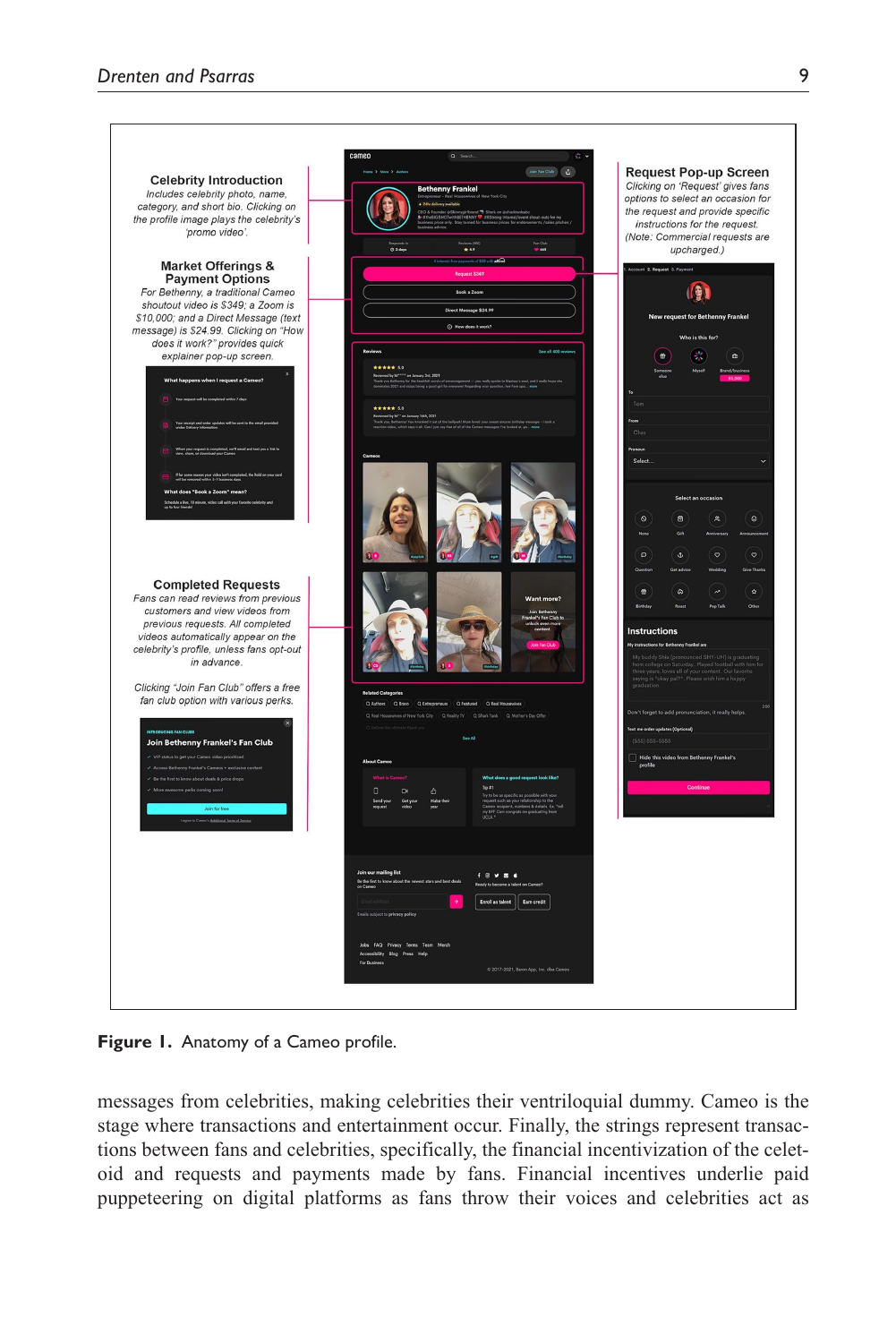

**Figure 2.** Conceptual model of paid puppeteering on digital platforms.

puppets—for a direct fee. Our analysis highlights examples from the data to illustrate the elements of paid puppeteering on digital platforms: (1) The stage (how Cameo facilitates paid puppeteering), (2) the hands (how fans ventriloquially throw celebrity voices), (3) the dummy (how celebrities act as ventriloquial "dummies"), and (4) the strings (how financial incentivization mediates paid puppeteering).

# *The stage: how does Cameo work to facilitate paid puppeteering on digital platforms?*

In the practice of paid puppeteering, the Cameo platform operates as the stage upon which celebrities distribute personalized performances as requested by fans. To book a Cameo, fans submit a request form, which prompts the user to categorize the request based on occasion (e.g. birthday, wedding, roast, pep talk) and gives the fan 250 characters to provide detailed instructions for the booking. A temporary hold is placed on the fan's credit card until the cameo is delivered. If the request is not completed within 7days, the hold on the credit card is removed and the fan is not charged for the booking. Thus, it is up to the celebrity to complete, ignore, or deny requests as they come through the platform. The purchased cameo can be shared and sent across social media platforms or through other channels (e.g. text message, email).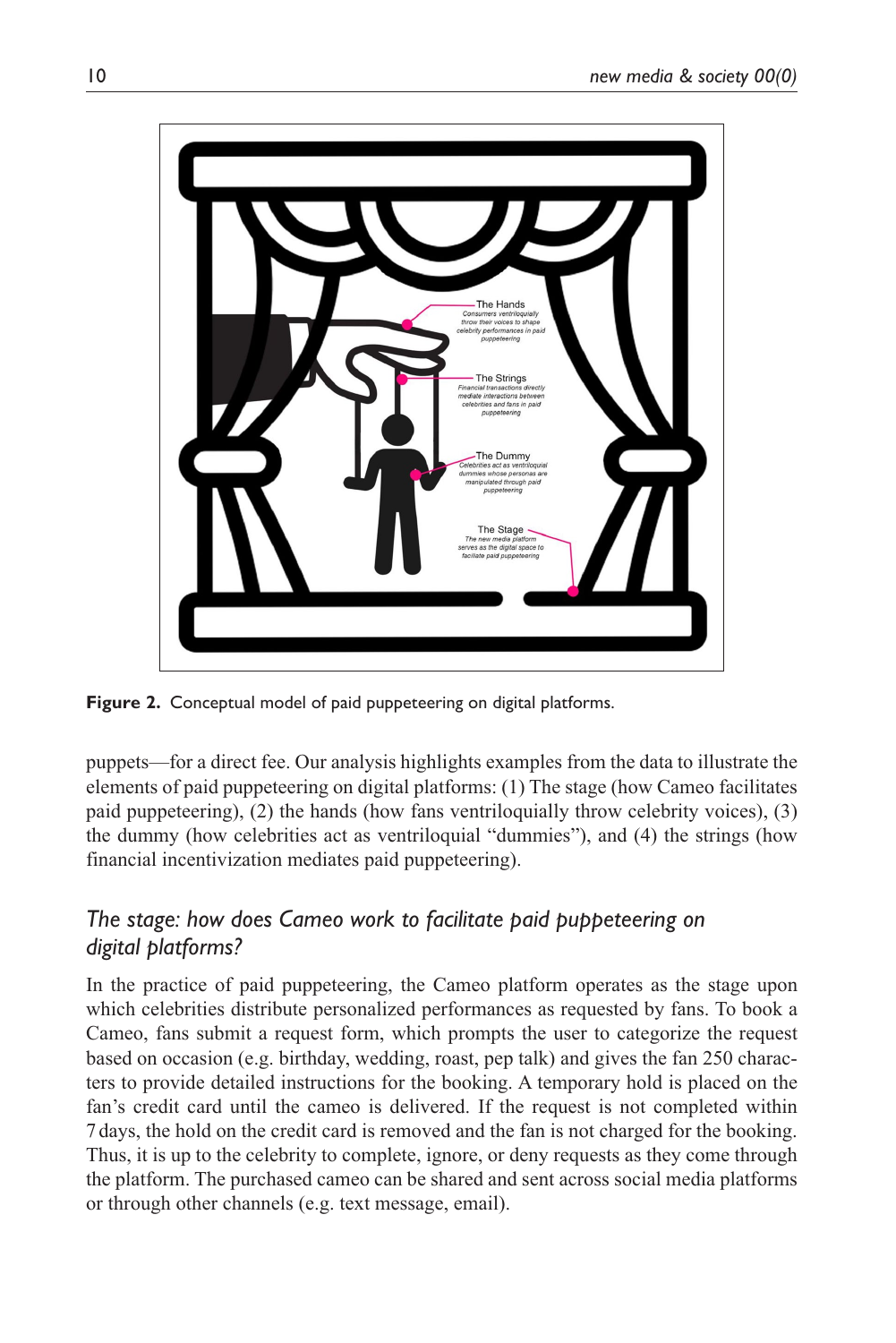Cameo's Terms of Services have extensively evolved since the introduction of the platform. For example, at the time of data collection, many *Housewives* provided Cameos promoting fans' businesses. Lea Black promoted the "Queen of Microblading" and said "everyone needs to get their microblading from you" and Nene Leakes created a public service announcement (PSA)-like Cameo encouraging the University of California San Diego community "to fill out your census forms, by mail, by phone or online." These Cameos, while booked as personal, are the equivalent of paid advertisements. In this way, the Cameo platform—or stage—provides a digital space for fans to broker promotional deals directly with celebrities. Since data collection, Cameo expanded and adjusted its format by now requiring fans to explicitly state if a Cameo is booked for commercial purposes which increases the pricing and requires disclosure from fans. For instance, Bethenny Frankel has a set price for personalized Cameos at US\$349 and for promotional Cameos at US\$5000. In television and radio endorsements, companies pay celebrities directly to promote external products. This is a mass-mediated approach and the costs are veiled from fans (e.g. consumers). In ventriloquized Cameo content, fans pay celebrities directly to purchase a product (e.g. a Cameo). This is a mass-customization approach and the costs are transparent to fans (e.g. consumers).

The Cameo platform, as a stage for paid puppeteering, is distinct from prior social media platforms which are largely supported by commercial advertising placement. The fundamental purpose of Cameo is to connect fans and celebrities by commodifying personalized shout-out videos. In our data, *Housewives* like Meghan King Edmonds recognize that fans often ask celebrities for shoutouts on social media platforms—but these platforms are not purposefully monetized. In her bio video, Meghan says,

Hey guys, I'm super stoked to be on Cameo and interact with everybody. I get a lot of requests on my social media for me to send shout-outs. So here's a great place to ask me and I'm so excited to work with everybody. Let's do it.

Celebrities could, of course, provide shout-out videos of their own volition through other social media platforms such as Instagram but Cameo bakes this into the purpose of the platform and rewards celebrities for their labor by monetizing the shout-out. In sum, Cameo is the stage for a range of performances by celebrities which fans pay for to be entertained through paid puppeteering.

# *The hands: how do fans ventriloquially throw celebrity voices in paid puppeteering?*

Our analysis suggests fans act as the ventriloquists—mediating their thrown voices through the Cameo platform. Fans throw their voices in the following three ways: verbatims (e.g. what to say), contextualization (e.g. why to say it), and stylization (e.g. how to say it). Cameo suggests a "good request" includes verbatims, such as "tell my BFF Cam congrats on graduating from UCLA" (see Figure 3). In line with ventriloquism, celebrities are expressly told what to say, thereby fans put words in their mouths.

Fans provide directives to celebrities for producing Cameos. These instructions reflect the celebrity-fan relationship and give the impression that the fan who requested the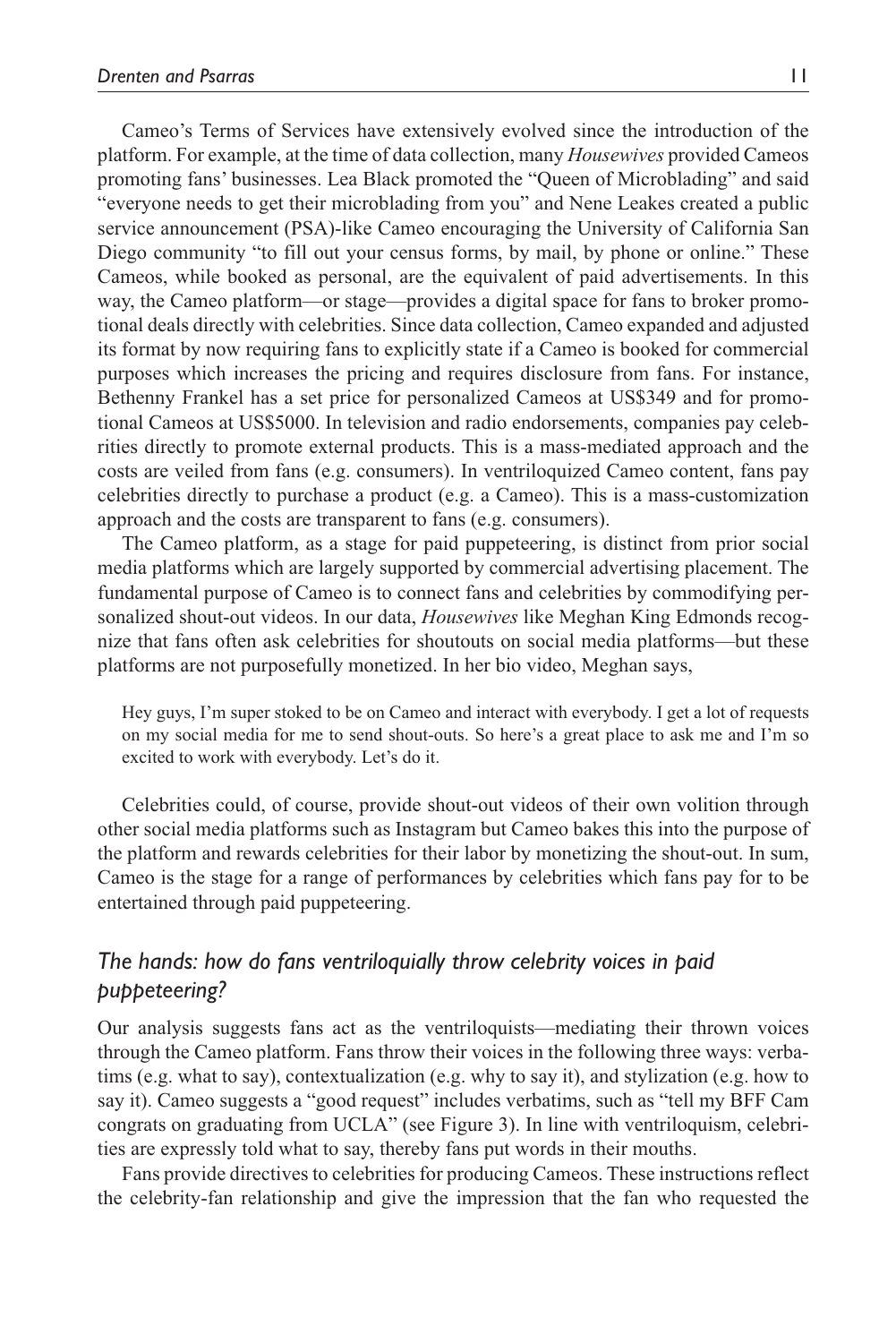

**Figure 3.** "Good Request" tip from Cameo.

Cameo spoke to the celebrity directly. Celebrities mirror this directive language in how they present the Cameo content. In our analysis, celebrities consistently use phrases on behalf of someone else (e.g. "your wife told me to say"). Specific details about the recipients are included to personalize the Cameo, which the celebrities, in turn, regurgitate to fans (e.g. "you love scuba diving"). Fans throw their voices and put words into the celebrities' mouths—akin to a celebrity having a mic in their ear or reading from a teleprompter.

Celebrities encourage fans to throw their voices through the practice of paid puppeteering. For example, in Lisa Vanderpump's tongue in cheek promo video, she states, "I will do whatever you want. You can put your words in my mouth, and you know me, nobody puts anything in my mouth." Putting words in someone else's mouth is central to paid puppeteering. Fans also engage in paid puppeteering on digital platforms by making aesthetic style suggestions. For instance, as shown in Figure 4, Jules Wainstein goes so far as to truly embody the men whom she is impersonating:

Hi Katie, it's Jules from the Real Housewives of New York. I have a message from two of your friends, Zane and Bri. They're at happy hour. And I've never had a message like this. They are—they're talking to you, through Cameo, through me. So . . . I'm going to pretend I'm them. . . . {transformation to Zane} Hi, Katie. It's Zane, we're at happy hour and we love you. And I'm so happy that you agreed with my Ashley Tisdale take. {transformation to Bri} It's Bri. You're an amazing human and friend, and I am so lucky to have you in my life. Love your favorite [unintelligible]. {transformation back to Jules} This was the best video I've ever made in my entire Cameo life. I love your friends. They're so funny. Happy Holidays and I'm sending you lots of love.

The stylization of celebrity performances is directed by the fans who are paying for the paid puppeteer experience. Some fans push the limits of this power dynamic as they request "inside jokes" and secret phrases. In the case of Jules Wainstein, fans not only threw their voices into Jules but also their entire appearances. Other evidence in our data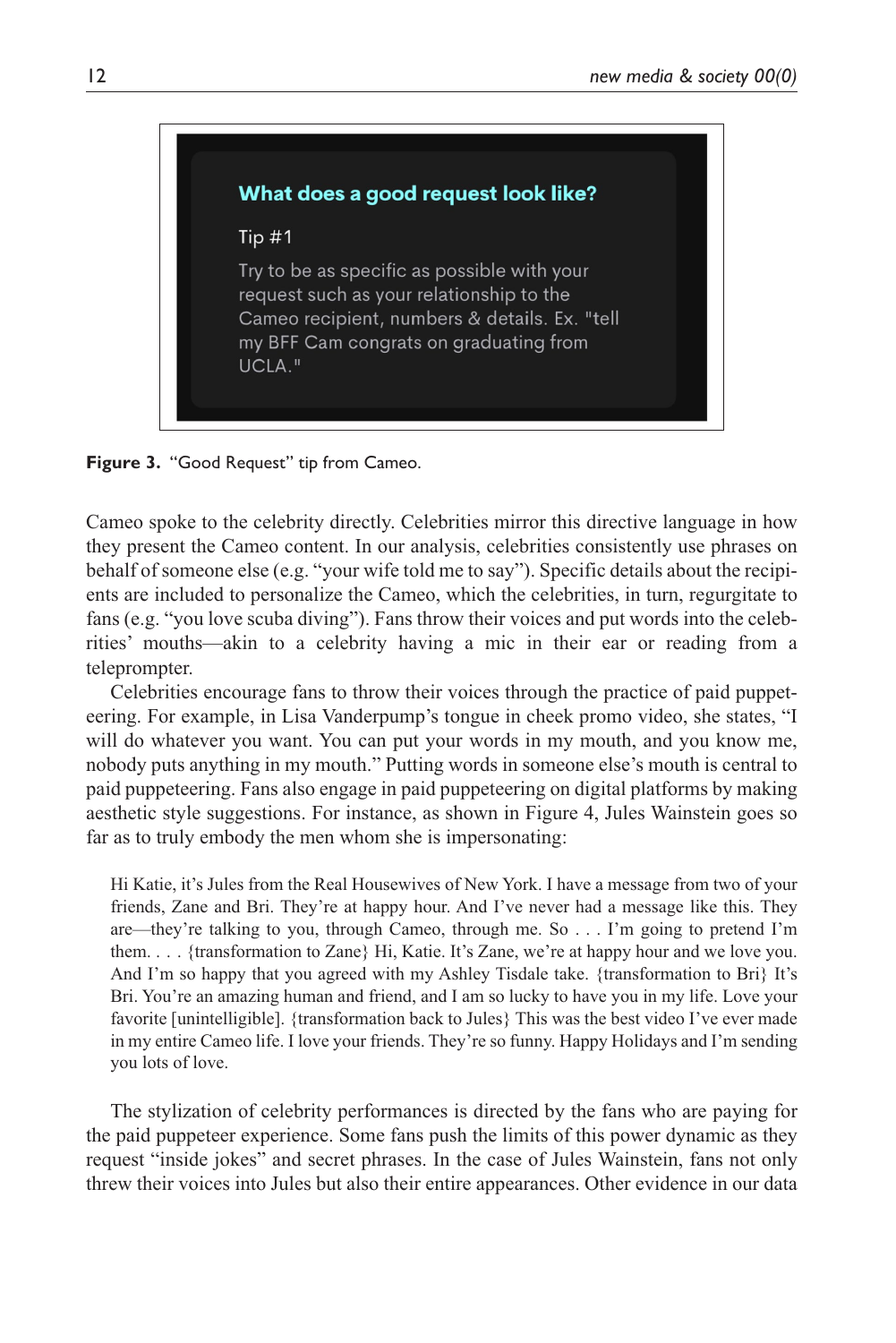

**Figure 4.** Jules Wainstein's video changing appearance to embody fans.

demonstrates how fans further attempt to stylize celebrities' voices to meet their own ventriloquially expectations. For example, Braunwyn is asked to "say this in a singsong voice" and in her video, debates with herself what that means. Braunwyn is told what to say and how to say it, all while integrating personalized information about the recipient and requestor of the Cameo. As Braunwyn's performance unfolds, she begins to question how she is meant to deliver the ventriloquial request. Thus, the experience of paid puppeteering is directed by fans who throw their voices, but left to celebrities to deliver the desired performance on the digital platform.

When fans do not get the performance they paid for, their responses vary. For instance, in the reviews left on Gizelle Bryant's Cameo profile, several fans note their names being mispronounced. One fan wrote, "Thank you Gizelle! Greer absolutely loved her Cameo. You accidentally called her Gina, so I wish you re-recorded, but it made for a memorable video :). She is Gina forever now." A separate fan wrote, "Thank you so much Gizelle! Is there any way you might be able to re-record by pronouncing my name [correctly]? Thank you so so much!" In both cases, the recipients were unhappy in the situation, but they handled their dissatisfaction differently. This highlights how Cameo gives some level of power and control to fans to puppeteer these celebrities (e.g. request do-overs, leave negative reviews); however, celebrities also maintain some control in their willingness to comply. In line with the conceptual lens of digital ventriloquism, the mispronunciation of names by celebrities and subsequent responses from fans demonstrates the potential betrayal involved in paid puppeteering. Celebrity dummies are imperfect and can unintentionally misrepresent their fans—those for whom the celebrities are supposed to speak.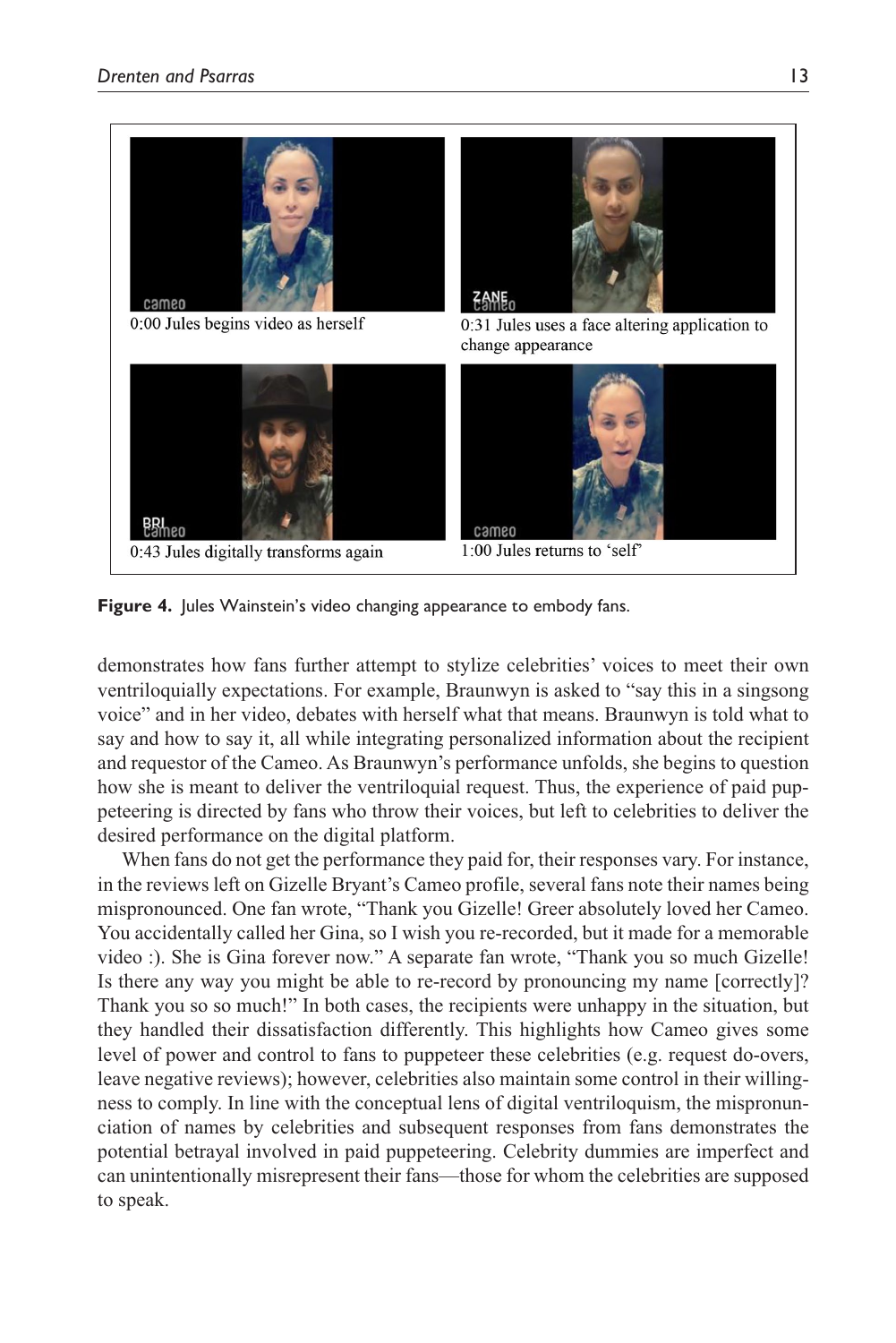# *The dummy: how are celebrities ventriloquial "dummies" in paid puppeteering on digital platforms?*

The concept of paid puppeteering on Cameo makes a celebrity a fan's dummy. Analysis shows *Housewives*' customized shout-outs invoke the vibe of their show persona and often include the catchphrases these women have cultivated for their brand. The findings here show how they become fans' dummies through performative techniques and demonstrate how this transaction mirrors traditional comedic ventriloquism and entertainment.

First, to demonstrate availability on Cameo, each *Housewife* films an introductory video announcing their partnership with Cameo and offer up their services for shoutouts, exclaiming that they "can't wait to meet" fans. Their presence on Cameo is presented to fans as a commodity that can be purchased for entertainment. While these women participate on Cameo for money and self-branding maintenance, it is clear they understand how essential fans are to determining their value on Cameo. If celebrities want to make money here, fans have to be willing to pay their requested fee.

*Housewives* perform shout-outs on Cameo under the assumption that they are hired to be their character from the show. Part of their character is related to the catch phrases they are known for. Our data even show some *Housewives* engage in a type of celebrity code-switching. For example, Eilenn Davidson and Lisa Rinna are both *Housewives* and soap opera stars. In their Cameos, they switch their catchphrases to match requests from fans who are either soap opera fans or *Housewives* fans. This plays into the women's "celebrity text"—factoids people immediately recall about famous people. Celetoids and celebrities must maintain their image and often do so by "reiterat[ing] and revalidat[ing] their celebrity texts" (Weinstein and Weinstein, 2003: 299). A celebrity text refers to a few factoids the public will know about a celebrity (i.e. Tom Cruise was married to Nicole Kidman and is a Scientologist). Cameo affords these women the opportunity to reiterate and revalidate those celebrity texts (or catchphrases).

Luann de Lesseps exemplifies this idea. She began filming *Housewives* when she was married to a Count. Part of LuAnn's "rich bitch" persona (Lee and Moscowitz, 2013) was her emphasis on etiquette and social grace. She published a book on etiquette shortly after her first appearance on the show, titled *Class with the Countess*. Famous LuAnn catch phrases from the book and the show include, "money can't buy you class." LuAnn even translated this catchphrase into a pop song and curated an entire cabaret show out of the song, spending 2years touring the United States. Other songs include, "Feelin' Jovani" which is based on a feud with another *Housewife* over the designer, Jovani. Since fashioning herself into a cabaret star, she sings happy birthday to co-stars on the show. Such behavior and this persona translate seamlessly to Cameo where she can sing Happy Birthday upon request and give shout-outs that exemplify the mass-customization required to deliver on the platform:

Hey Sarah, this is from Julia, your bestie, who tells me that you're turning 31! Happy Birthday. I hear you went to my cabaret show in Los Angeles. I hope you're safe and well and that you're feeling Jovani because it feels so good. I know you recently became addicted to TikTok. I love it. Remember, money can't buy you class but it can buy you a lot to celebrate your birthday . . . sending you lots of love and kisses, from me, the Countess.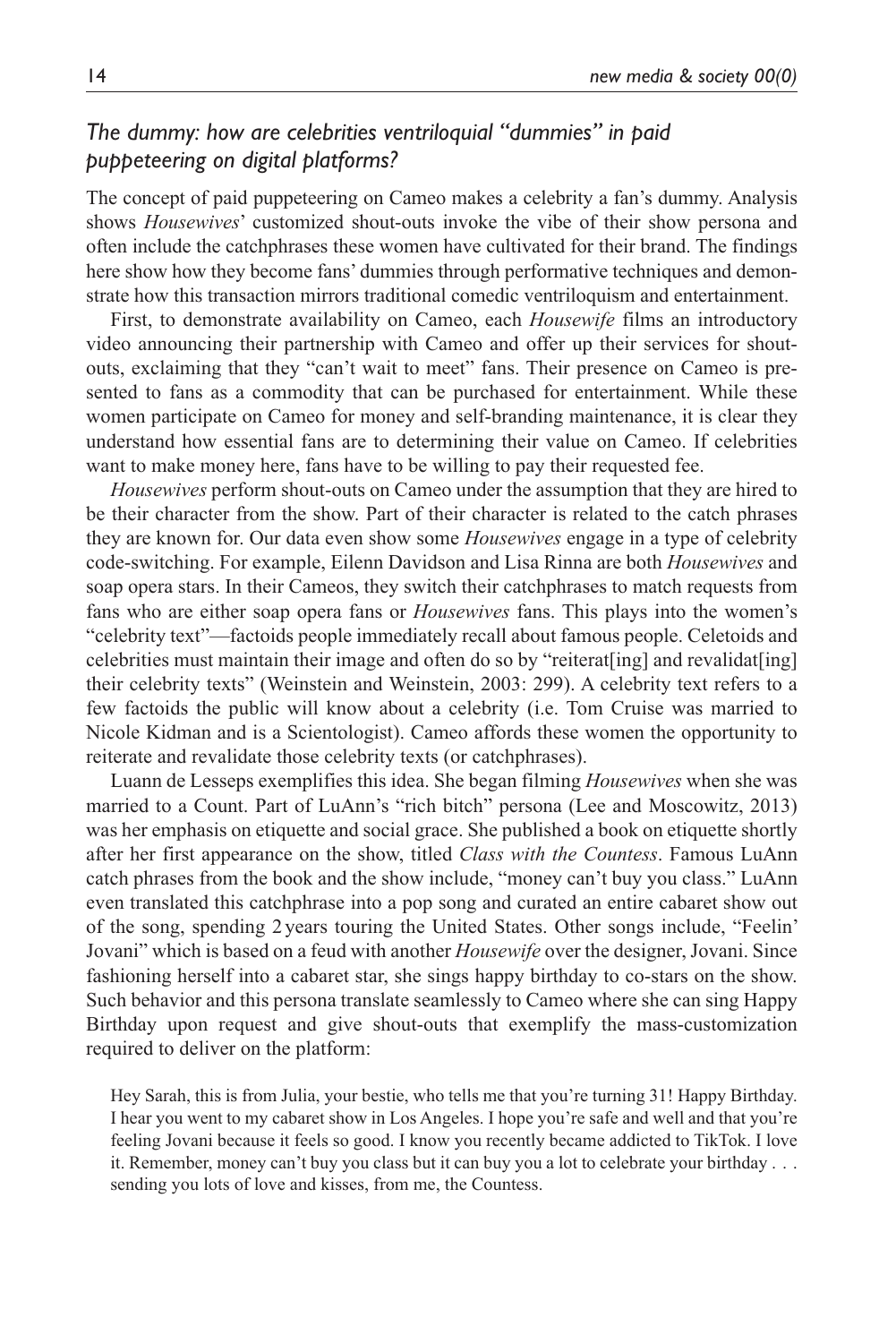LuAnn's persona is intertwined with these catchphrases and her Cameos demonstrate how celetoids become a dummy for fans acting as ventriloquists. In sum, *Housewives* act as dummies for fan entertainment on Cameo. These celebrities however have agency in that they can choose to fulfill, decline, or ignore requests.

## *The strings: how does financial incentivization mediate paid puppeteering on digital platforms?*

The transaction between fans and celebrities on Cameo is mediated by financial incentivization (i.e. the strings). In our conceptual model of paid puppeteering on digital platforms, the strings facilitate the valuation of a celebrity's Cameo fee and payments made to the celebrity by fans. The strings augment the power dynamics at play in paid puppeteering by highlighting this balancing act between fans who may or may not want to pay the price of a request, and the celebrity's willingness to trade their voice for fan requests. As indicated on Cameo's website in the Frequently Asked Questions (FAQ) section, "the cost of a Cameo video is set individually by each of the talent in the Cameo Marketplace." Cameo talent is "given up to seven days to fulfill requests," after which "your request could expire." In addition, "all talent has the option to accept or decline any request that comes through." The transactional nature of the exchange encourages fans to provide direct feedback to the celebrity and prompts celebrities to respond as paid service providers. These strings—or financial incentives—mediate paid puppeteering on digital platforms by placing a dollar amount on the fan-celebrity parasocial relationship.

Our analysis interrogates these women's performances and questions whether fans are getting what they pay for. For instance, Jill Zarin's personal request fee is US\$125.00. Her Cameos were customized to the individual, but mainly promoted Jill's products and did not include catchphrases from the series. In comparison to other Housewives, her valuation is too high. Jill is famous for being on *Housewives*; not calling up her *Housewives* persona is risky because fans are likely requesting her for Cameo messages because they watch the show. Luann de Lesseps charges the same fee as Jill, yet, her Cameos are concise, stay on topic, keep to the request, showcase her *Housewives* persona, and she does not promote other products.

Other women who follow LuAnn's cues for mass customization on Cameo include Kameron Westcott (US\$60.00) and Karen Huger (US\$95.00). These women are not as widely followed as LuAnn in the *Housewives* universe, so pricing themselves more affordably for fans, is understandable, perhaps even strategic. Both women stay on topic in Cameos, perform as *Housewives*, and keep the focus on fans. Ultimately, these women perform as service providers. It appears that most Housewives produce concise requests that are ad free, inclusive of their *Housewives* persona and the fan's request. In unique instances, Housewives will perform however they prefer. For instance, Katie Rost's Cameo videos (US\$99.00) exceed 6minutes, lack focus and any connection to Housewives. In several videos, Katie performed tarot readings for fans that appeared to be spontaneous and not per fan request.

Response time is also indicative of the type of service *Housewives* are willing to provide for fans on Cameo. Bethenny Frankel, one of the most well-known *Housewives*,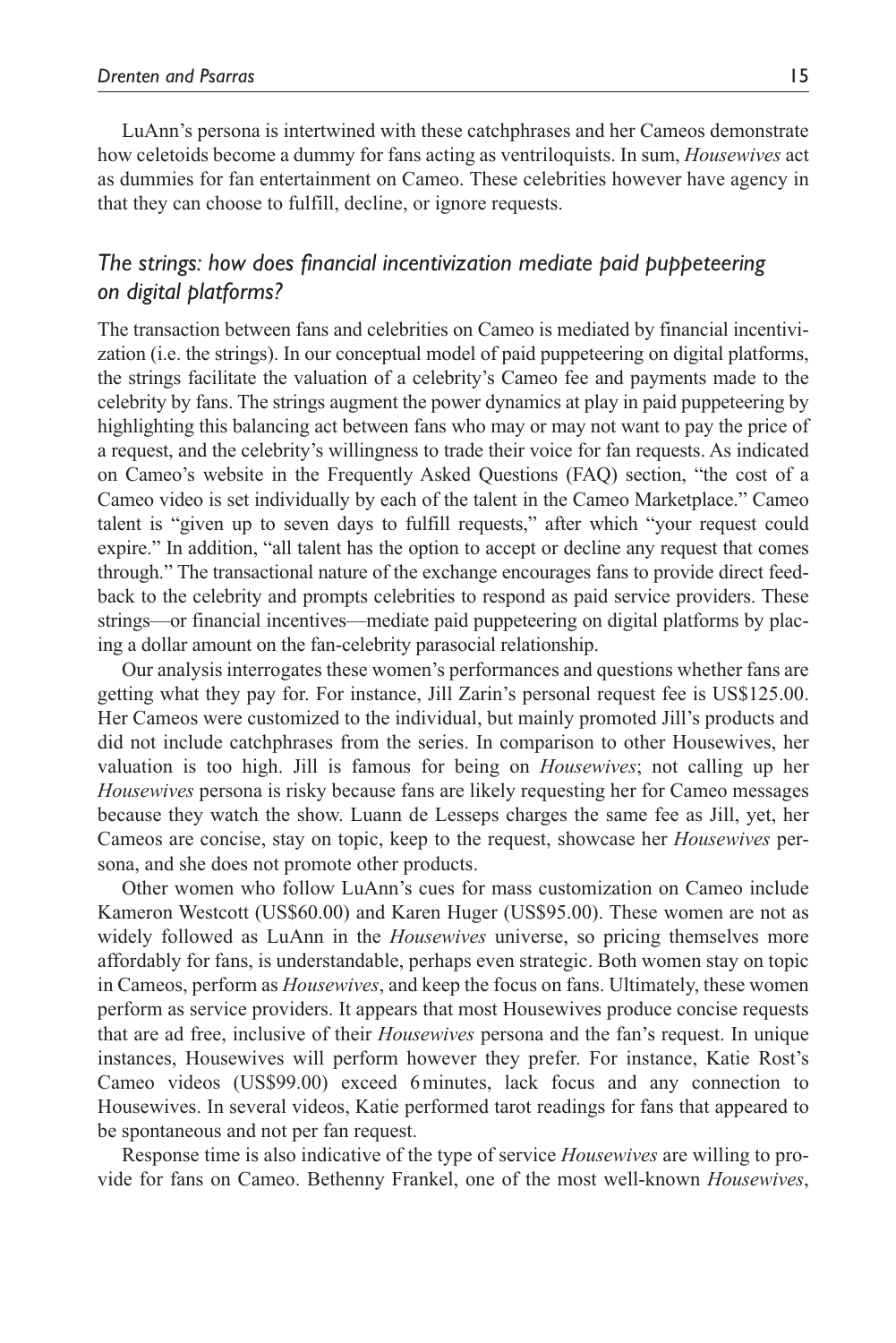charges US\$349.00 per Cameo. Each message is customized to fans, fulfills requests, and embodies the qualities fans recognize about her on *Housewives*. Bethenny offers fans the option for 24-hour delivery and responds to requests within 2days. Delivering quality messages within this short time frame references good service. The concept of paid puppeteering demonstrates how fans have the autonomy to decide if a celebrity is worth the price, how celebrities have the autonomy to accept or reject a request, and the importance of competent valuations on Cameo.

# **Discussion**

Extending work on celebrity access, social media, and power in parasocial relationships, this research makes three contributions to new media studies. First, we offer a conceptual model of paid puppeteering on digital platforms, which illustrates how a celebrity's public persona can be remediated through financial incentivization on a new digital platform that capitalizes on fans' parasocial ties to celebrities. Paid puppeteering is representative of digital ventriloquism and direct monetization that provides fans with increased, personalized access to celebrities and affords celebrities an opportunity to nurture and profit from parasocial bonds. Digital ventriloquism provides a unique analytical lens to question who or what is acting in communication practices through new media. As we demonstrate, an exchange of money further complicates this dynamic. In a capitalist marketplace where social media platforms, such as Cameo, provide a direct connection between fans and celebrities, the issue becomes one of control and power: control of what and power for whom?

Second, we identify how paid puppeteering on digital platforms is used to mitigate the limits of celetoid status, specifically in the context of *Real Housewives* on Cameo. Our study shows Cameo is an efficient place for meme-able personas, like Housewives, to make money quickly. In fact, *Housewives* are in the general business of crafting memeable personas. To ensure camera time and another contract, these women must strategically deliver soundbites or catchphrases on the series that can later become a meme or GIF that can be shared across social media sites (Psarras, 2020). This bakes their personas into the composition of *Housewives* fandom and the larger sphere of popular culture. Using Cameo to propagate that persona nets them additional income, fan interaction, and likely an extension on their fame. The analytical power of digital ventriloquism as a metaphor draws attention to the layered dynamics of paid puppeteering on digital platforms. Celetoids impersonate not only their fans but also the characters they play on television. In this way, we never know where the words are coming from, which is further complicated by aspects of monetization. In paid puppeteering, people talk, but money talks too.

*Housewives* like Luann de Lesseps, analysis indicates, fulfill what fans want—both in terms of saying what is scripted in the request but also in terms of delivering the catchphrases fans love and likely expect in their Cameo. A good ventriloquial act "problematizes the question of absolute origin as there is no way to identify, once for all, who or what is speaking" (Cooren, 2020). LuAnn's Cameos problematize origin by hitting the marks of the request and letting the recipient know she is doing this because their friend scripted a conversation. LuAnn also expertly puts on the persona she is known for, so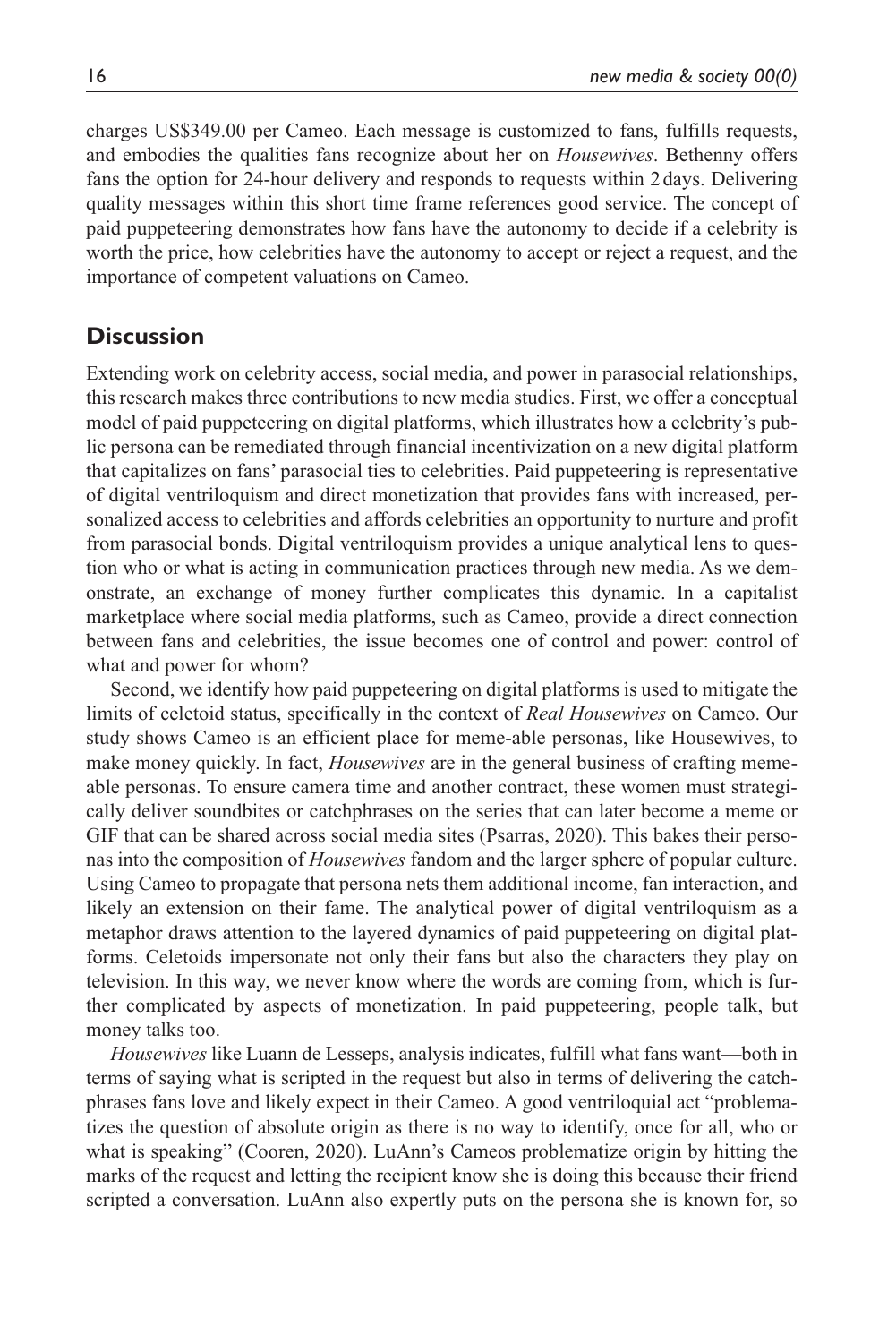effectively, that her voice may appear to be the absolute origin for a moment; making her Cameos appear entirely personable and customized, in spite of them being similar across requests. This form of mass customization enables *Housewives* to mitigate the limits of their celetoid status because they can prolong their time in the spotlight by fulfilling seemingly personalized videos to fans, nurturing their parasocial bonds and proliferating their branded-persona across other media contexts.

Third, we critically explore how direct monetization of the fan-celebrity parasocial relationship shifts power dynamics. This power shift has propagated a highly transactional relationship between celebrities and fans that is the precursor to and the result of new social media applications that give fans more power over celebrities. This is readily apparent in the rise of social media sites like OnlyFans, a subscription-based social media application where fans can access pay-walled and mainly pornographic content from participating celebrities. The biggest celebrity name to appear on OnlyFans is actress, Bella Thorne. Fans were upset when Thorne charged US\$200 for what they thought would be pay-per-view nude photos of the actress.<sup>1</sup> That fans can directly pay celebrities for increasingly private content is a new idea that shifts the power dynamic of the fan or celebrity relationship to one that is increasingly transactional. Value is derived by fan reviews, prior performances, behind the scenes access, and the potential for mass customization (e.g. personalized messages). Thus, our research provides a conceptual bridge between prior ventriloquial analyses (e.g. Cooren, 2012; Day, 2018) by delineating the power dynamics between the fans and celetoids on digital platforms.

In our research, celebrity valuations on Cameo and fans' willingness to pay the requested fees outline the nuances of directly monetizing the fan-celebrity parasocial relationship. Cameo-supported relationships seem "authentic" but are inherently guided by financial transactions, which blurs the power dynamics between celebrities (e.g. who must act as puppets) and fans (e.g. who must pay for personalized messages). Celebrities have the power to establish their value, or price, within the Cameo marketplace (e.g. set their own price) but fans have the power to deconstruct that value through potentially negative reviews. Cameo is just one example of a growing trend toward digital patronage (Bonifacio and Wohn, 2020) which allows celebrities to directly monetize their labor. Future research might explore perceptions of quality. Paid puppeteering, as a form of digital ventriloquism, captures the transactional parasocial relationship between celebrities and fans enabled through monetized and highly personalized social media. Paid puppeteering on digital platforms signals a trend toward celebrities as the ultimate gig workers by which platforms (e.g. Cameo) bridge the power distance between celebrities and fans—for a fee.

### **Funding**

The author(s) received no financial support for the research, authorship, and/or publication of this article.

## **ORCID iDs**

Jenna Drenten **D** <https://orcid.org/0000-0001-9718-3437> Evie Psarras  $\Box$  <https://orcid.org/0000-0001-8129-081X>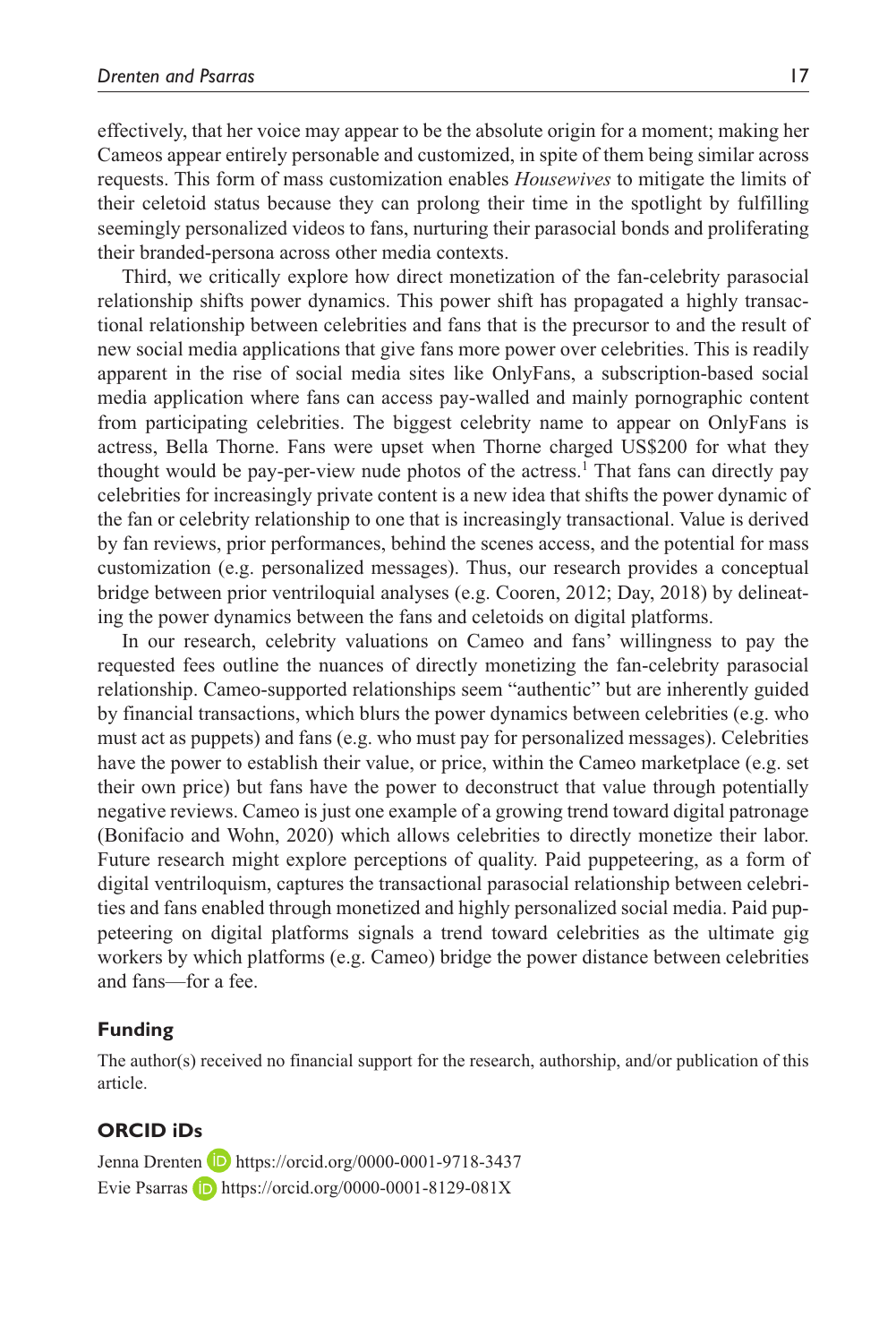#### **References**

- Andrejevic M (2004) *Reality TV: The Work of Being Watched*. Lanham, MD: Rowman & Littlefield.
- Bainotti L, Caliandro A and Gandini A (2020) From archive cultures to ephemeral content, and back: studying Instagram Stories with digital methods. *New Media & Society*. Epub ahead of print 20 September. DOI: 10.1177/1461444820960071.
- Bielby DD and Harrington CL (2008) *Global TV: Exporting Television and Culture in the World Market*. New York: New York University Press.
- Bonifacio R and Wohn DY (2020) Digital patronage platforms. In: *Conference companion publication of the 2020 on computer supported cooperative work and social computing (CSCW '20 companion)*, New York, 17 October, pp. 221–226. New York: Association for Computing Machinery.
- Campbell C and Grimm PE (2019) The challenges native advertising poses: exploring Potential Federal Trade Commission responses and identifying research needs. *Journal of Public Policy & Marketing* 38(1): 110–123.
- Chun WHK (2017) *Updating to Remain the Same: Habitual New Media*. Cambridge, MA: MIT Press.
- Chung S and Cho H (2017) Fostering parasocial relationships with celebrities on social media: implications for celebrity endorsement. *Psychology & Marketing* 34(4): 481–495.
- Collins K (2018) Comedian hosts and the demotic turn. In: Llinares D, Fox N and Berry R (eds) *Podcasting: New Aural Cultures and Digital Media*. Cham: Palgrave Macmillan, pp. 227– 250.
- Connor S (2000) *Dumbstruck: A Cultural History of Ventriloquism*. Oxford: Oxford University Press.
- Cooren F (2010) *Action and Agency in Dialogue: Passion, Incarnation and Ventriloquism*. Philadelphia, PA: John Benjamins Publishing.
- Cooren F (2012) Communication theory at the center: ventriloquism and the communicative constitution of reality. *Journal of Communication* 62(1): 1–20.
- Cooren F (2020) Reconciling dialogue and propagation: a ventriloquial inquiry. *Language and Dialogue* 10(1): 9–28.
- Curnutt H (2011) Durable participants: a generational approach to reality TV's "ordinary" labor pool. *Media, Culture & Society* 33(7): 1061–1076.
- Day A (2018) Throwing our voices: ventriloquism as new media activism. *Media, Culture & Society* 40(4): 617–628.
- DeCordova R (1990/2007) The emergence of the star system in America. In: Gledhill C (ed.) *Stardom: Industry of Desire*. London: Routledge, pp. 132–140.
- Drenten J, Gurrieri L and Tyler M (2020) Sexualized labour in digital culture: Instagram influencers, porn chic and the monetization of attention. *Gender, Work & Organization* 27(1): 41–66.

Dyer R (2004) *Heavenly Bodies: Film Stars and Society*. London: Routledge.

- Frost C (2020) The power of voice: bots, democracy and the problem of political ventriloquism. *Journal of Political Power* 13(1): 6–21.
- Gamson J (2011) The unwatched life is not worth living: the elevation of the ordinary in celebrity culture. *PMLA* 126(4): 1061–1069.
- Hackley C, Hackley RA and Bassiouni DH (2018) Implications of the selfie for marketing management practice in the era of celebrity. *Marketing Intelligence & Planning* 36(1): 49–62.
- Hearn A (2016) Witches and bitches: reality television, housewifization and the new hidden abode of production. *European Journal of Cultural Studies* 20(1): 10–24.
- Hearn A and Schoenhoff S (2015) From celebrity to influencer. In: Marshall PD and Redmond S (eds) *A Companion to Celebrity*. Hoboken, NJ: John Wiley & Sons, pp. 194–211.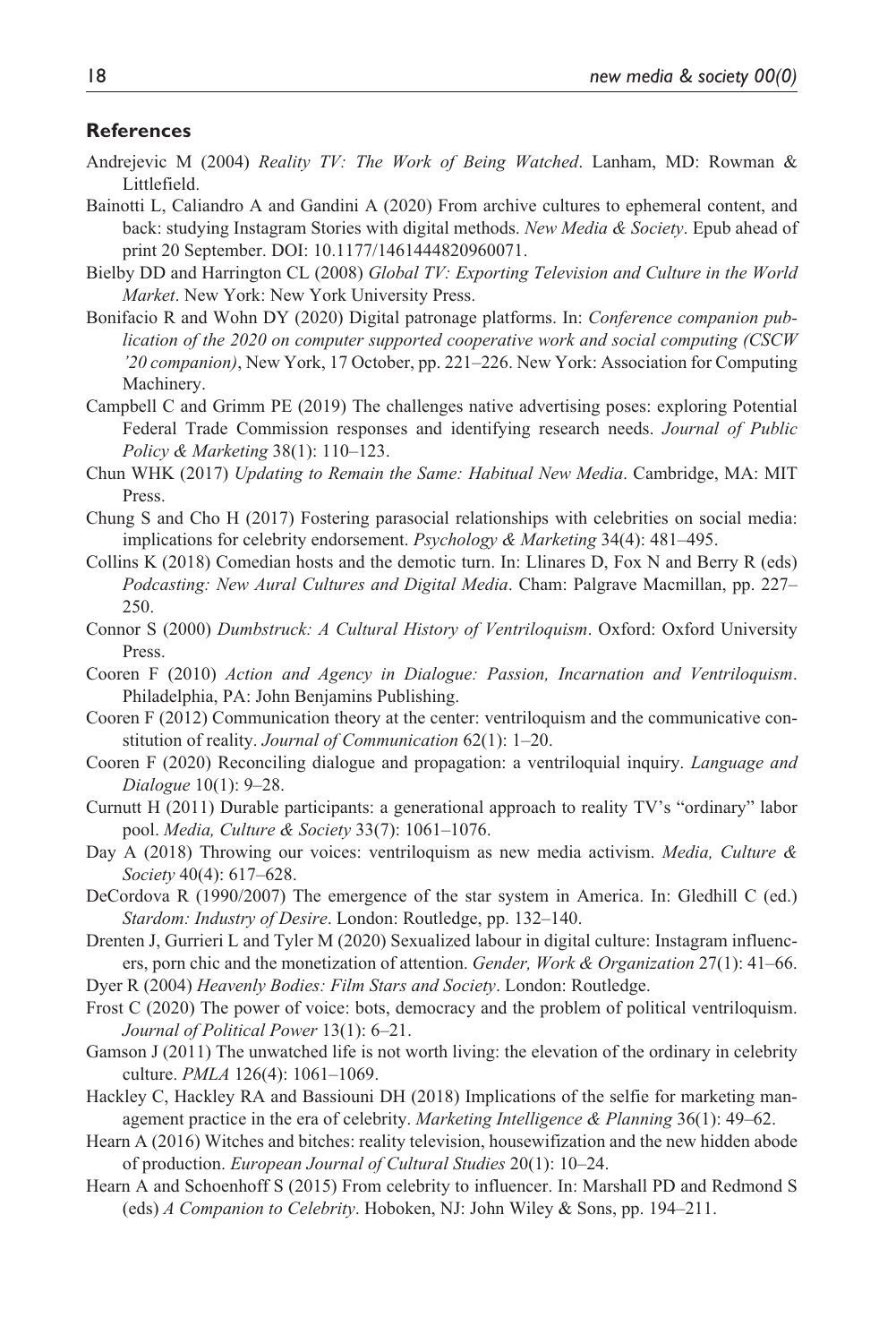- Iravantchi Y, Goel M and Harrison C (2020) Digital ventriloquism: giving voice to everyday objects. In: *Proceedings of the 2020 CHI '20: CHI conference on human factors in computing systems*, New York, 21 April, pp. 1–10. New York: Association for Computing Machinery.
- Jenkins H (2006) *Convergence Culture: Where Old and New Media Collide*. New York: New York University Press.
- Jian M and Liu CD (2009) "Democratic entertainment" commodity and unpaid labor of reality TV: a preliminary analysis of China's Supergirl. *Inter-Asia Cultural Studies* 10(4): 524–543.
- Khamis S, Ang L and Welling R (2016) Self-branding, "micro-celebrity" and the rise of social media influencers. *Celebrity Studies* 82(2): 191–208.
- Lee MJ and Moscowitz L (2013) The "Rich Bitch": Class and gender on the Real Housewives of New York City. *Feminist Media Studies*. 13(1): 64–82.
- Lehdonvirta V (2018) Flexibility in the gig economy: managing time on three online piecework platforms. *New Technology, Work and Employment* 33(1): 13–29.
- Leppänen S (2015) Dog blogs as ventriloquism: authentication of the human voice. *Discourse, Context & Media* 8(3): 63–73.
- Majewski T (2019) Inside Cameo: the rocketship making influencers money. *Product Hunt*. Available at: [https://www.producthunt.com/stories/inside-cameo-the-rocketship-making](https://www.producthunt.com/stories/inside-cameo-the-rocketship-making-influencers-money)[influencers-money](https://www.producthunt.com/stories/inside-cameo-the-rocketship-making-influencers-money)
- Marwick A and boyd d (2012) To see and be seen: celebrity practice on Twitter. *Convergence* 17(2): 139–158.
- Mavroudis J (2018) Fame labor. In: Abidin C and Lindsay Brown M (eds) *Microcelebrity around the Globe*. Bingley: Emerald Publishing, pp. 83–93.
- Pennington DR (2016) Coding of non-text data. In: Sloan L and Quan-Hasse A (eds) *The SAGE Handbook of Social Media Research Methods*. Thousand Oaks: SAGE, pp. 232–250.
- Porterfield C (2021) Cameo customers spent \$100 million on celebrity shout outs in 2020, CEO says. *Forbes*. Available at: [https://www.forbes.com/sites/carlieporterfield/2021/01/05/](https://www.forbes.com/sites/carlieporterfield/2021/01/05/cameo-customers-spent-100-million-on-celebrity-shout-outs-in-2020-ceo-says/) [cameo-customers-spent-100-million-on-celebrity-shout-outs-in-2020-ceo-says/](https://www.forbes.com/sites/carlieporterfield/2021/01/05/cameo-customers-spent-100-million-on-celebrity-shout-outs-in-2020-ceo-says/)
- Psarras E (2014) We all want to be big stars: the desire for fame and the draw to the real housewives. *Clothing Cultures* 2(1): 51–72.
- Psarras E (2020) "It's a mix of authenticity and complete fabrication" Emotional camping: the cross-platform labor of the Real Housewives. *New Media & Society*. Epub ahead of print 4 December. DOI: 10.1177/1461444820975025.
- Riszko L (2017) Breaching bodily boundaries: posthuman (dis)embodiment and ecstatic speech in lip-sync performances by boychild. *International Journal of Performance Arts and Digital Media* 13(2): 153–169.
- Rojek C (2001) *Celebrity*. London: Reaktion Books.
- Rojek C (2012) *Fame Attack: The Inflation of Celebrity and Its Consequences*. London: Bloomsbury Academic.
- Rojek C (2015) *Presumed Intimacy: Parasocial Interaction in Media, Society and Celebrity Culture*. Cambridge: Polity.
- Schickel R (1985) *Intimate Strangers: The Culture of Celebrity*. New York: Doubleday & Company.
- Taylor BC (2021) Defending the state from digital Deceit: the reflexive securitization of deepfake. *Critical Studies in Media Communication* 38(1): 1–17.
- Thomas S (2014) Celebrity in the "Twitterverse": history, authenticity and the multiplicity of stardom situating the "newness" of Twitter. *Celebrity Studies* 5(3): 242–255.
- Thompson A, Stringfellow L, Maclean M, et al. (2015) Puppets of necessity? Celebritisation in structured reality television. *Journal of Marketing Management* 31(5–6): 478–501.
- Turner G (2004) *Understanding Celebrity*. Thousand Oaks: SAGE.